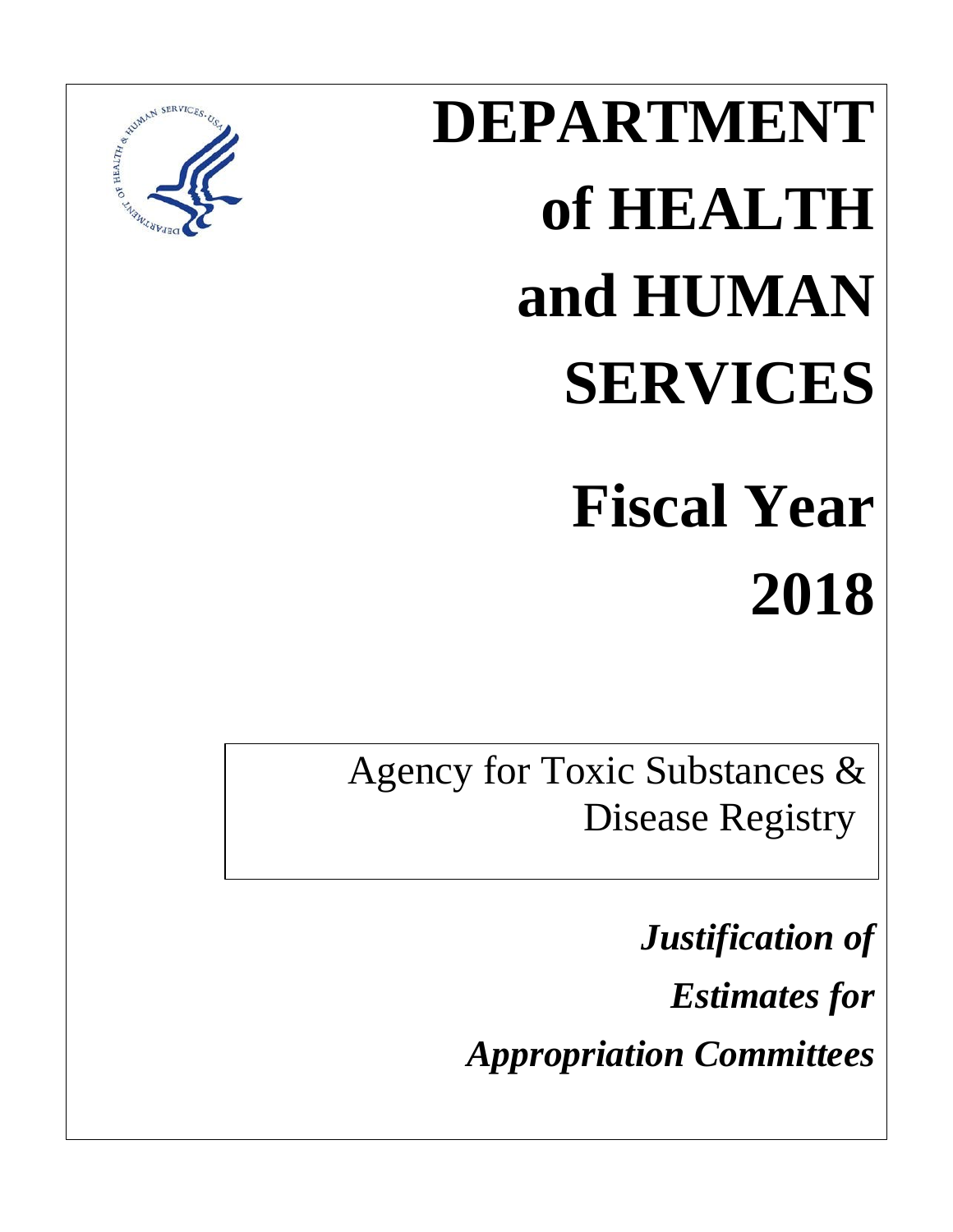## **MESSAGE FROM THE ADMINISTRATOR**

<span id="page-1-0"></span>The Agency for Toxic Substances and Disease Registry (ATSDR**)**, based in Atlanta, Georgia, is a federal public health agency of the U.S. Department of Health and Human Services. ATSDR protects communities from harmful health effects related to exposure to natural and man-made hazardous substances.

programmatic activities. The budget request contained in our fiscal year 2018 Congressional Justification for ATSDR provides funding for our congressionally mandated programs and activities. Performance improvement is a critical aspect of our work. We evaluate our progress in reducing exposures at the most hazardous sites and closely track

 We use sound science and ethical principles to meet real public needs. ATSDR's unique focus is on the impact of hazardous substances on human health. Our scientific and programmatic experts ensure Americans have a safe and healthy environment in which to work, play, and live.

Sincerely,

Arne Schuchat, MD (RADM, USPHS)

Acting Director, Centers for Disease Control and Prevention Acting Administrator, Agency for Toxic Substances and Disease Registry

Pahole Managase

Patrick Breysse, PhD Director, Agency for Toxic Substances and Disease Registry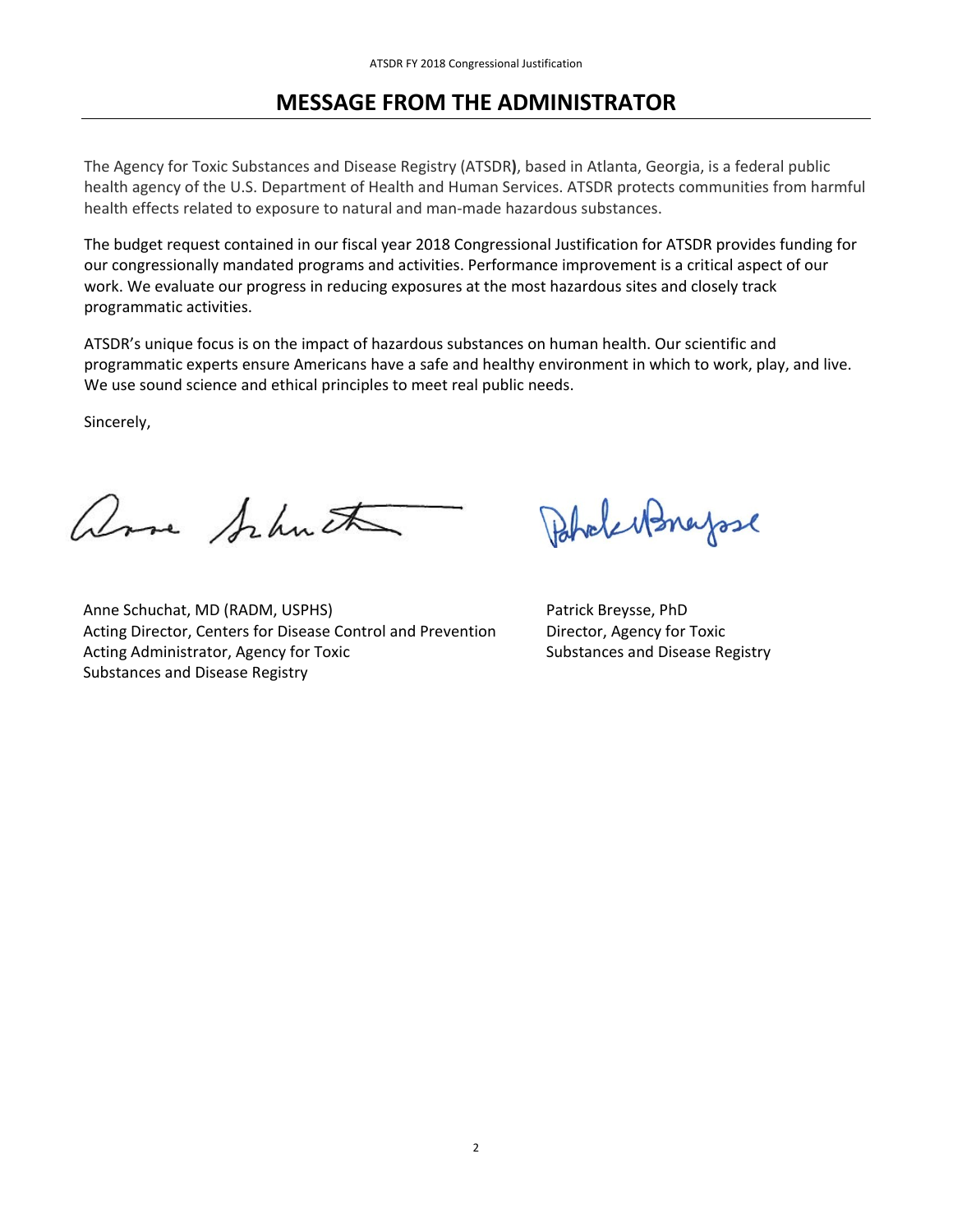## **Table Of Contents**

| Introduction                |  |
|-----------------------------|--|
|                             |  |
|                             |  |
| <b>Budget Request</b>       |  |
|                             |  |
| Performance                 |  |
|                             |  |
| <b>Budget Exhibits</b>      |  |
|                             |  |
|                             |  |
|                             |  |
| <b>Supplementary Tables</b> |  |
|                             |  |
|                             |  |
|                             |  |
|                             |  |
|                             |  |
|                             |  |
|                             |  |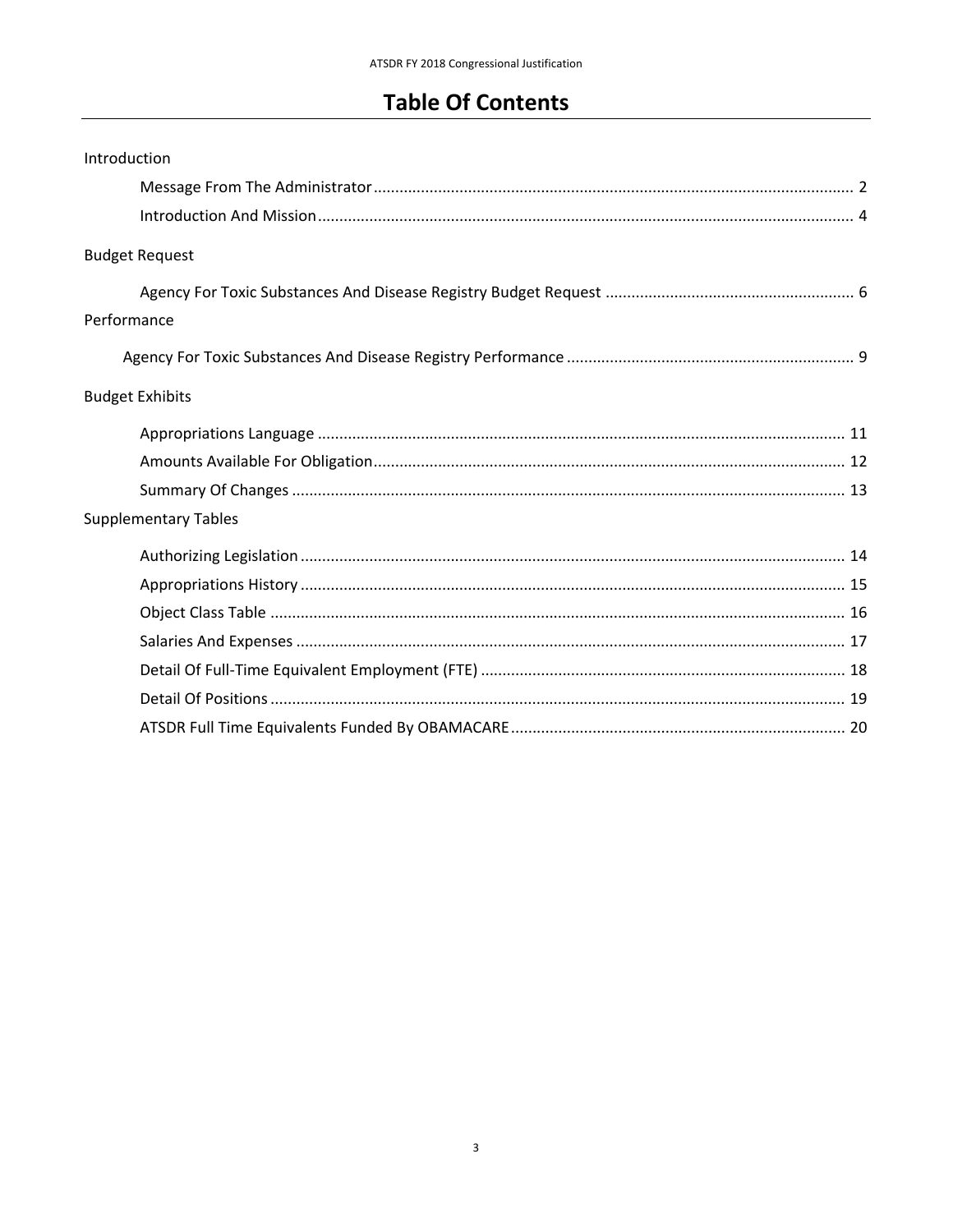## **INTRODUCTION AND MISSION**

#### <span id="page-3-0"></span>**About**

The Agency for Toxic Substances and Disease Registry (ATSDR) is a non-regulatory, environmental public health agency of the U.S. Department of Health and Human Services.

 Act of 1980—more commonly known as CERCLA or the Superfund law. The Superfund program is responsible for Congress established ATSDR under the Comprehensive Environmental Response, Compensation, and Liability finding and cleaning up the most dangerous hazardous waste sites in the country. ATSDR is the lead federal public health agency for determining, preventing, and mitigating the human health effects of toxic exposures.

 health assessments at the request of the Environmental Protection Agency (EPA), states, or individuals. Congress also authorized ATSDR to assist the EPA in determining which substances may pose a threat to human health. In 1984, amendments to the Resource Conservation and Recovery Act authorized ATSDR to conduct public Passage of the Superfund Amendments and Reauthorization Act of 1986 authorized ATSDR to maintain toxicological databases, disseminated information, and provide medical education.

ATSDR maintains a joint director's office with the National Center for Environmental Health at the Centers for

 Disease Control and Prevention. In addition to its Atlanta, Georgia headquarters, ATSDR has staff in each of the 10 EPA regional offices and at EPA headquarters in Washington, D.C. ATSDR experts provide a 24/7 response to toxic chemical exposure, hazardous leaks and spills, environmentally related poisonings, natural disasters, and terrorist acts.

#### **Mission**

 ATSDR protects people's health from environmental hazards that can be present in the air we breathe, the water we drink, and the world that sustains us. We do this by investigating the relationship between environmental factors and health, developing guidance, and building partnerships to support healthy decision making. Goals

Implement environmental health programs and interventions to protect and promote health.

Prepare for and respond to public health emergencies, including chemical, biological, radiological, and nuclear incidents; natural disasters; and extreme weather events.

 Identify, characterize, and monitor health outcomes and environmental exposures to guide actions that protect and promote health.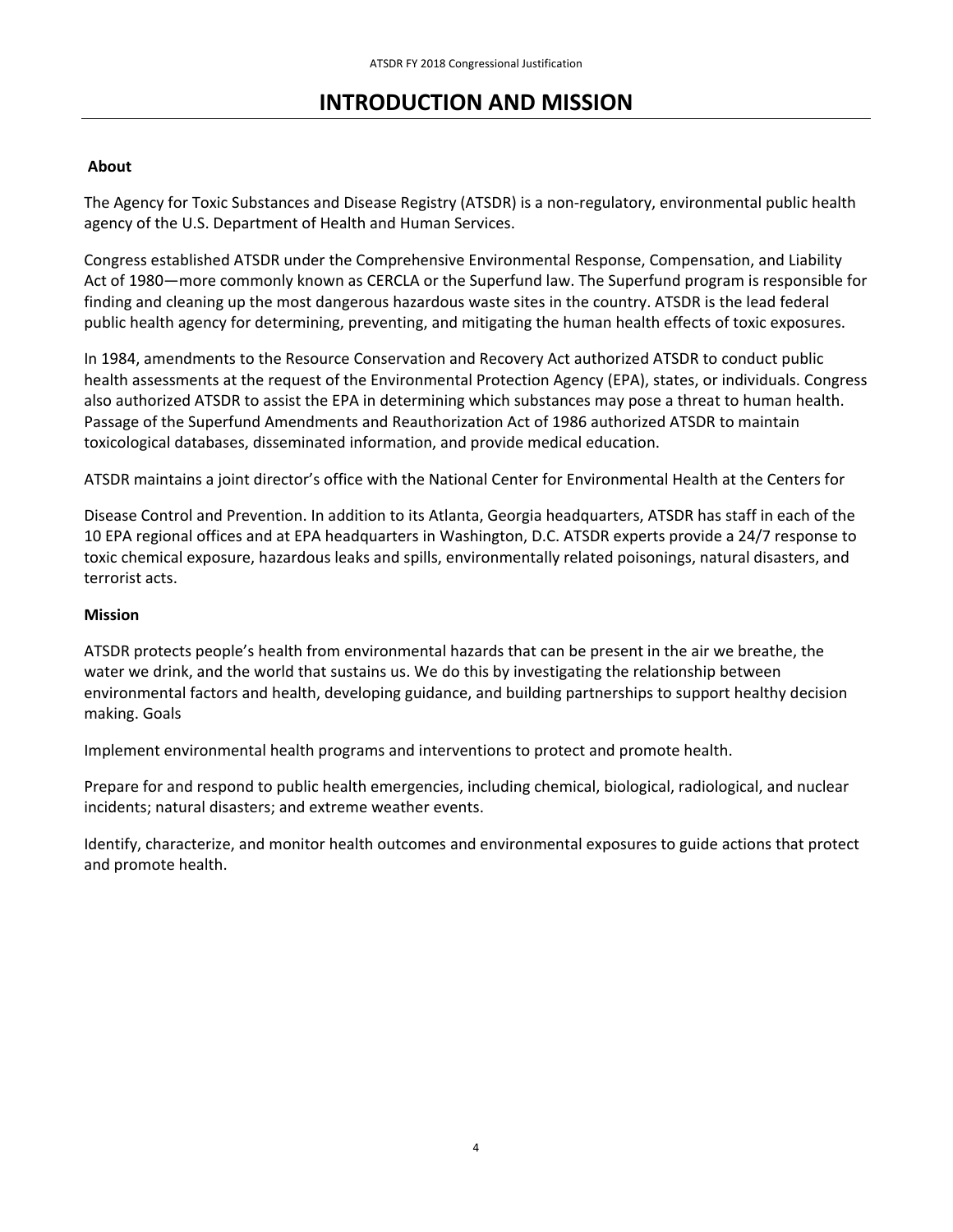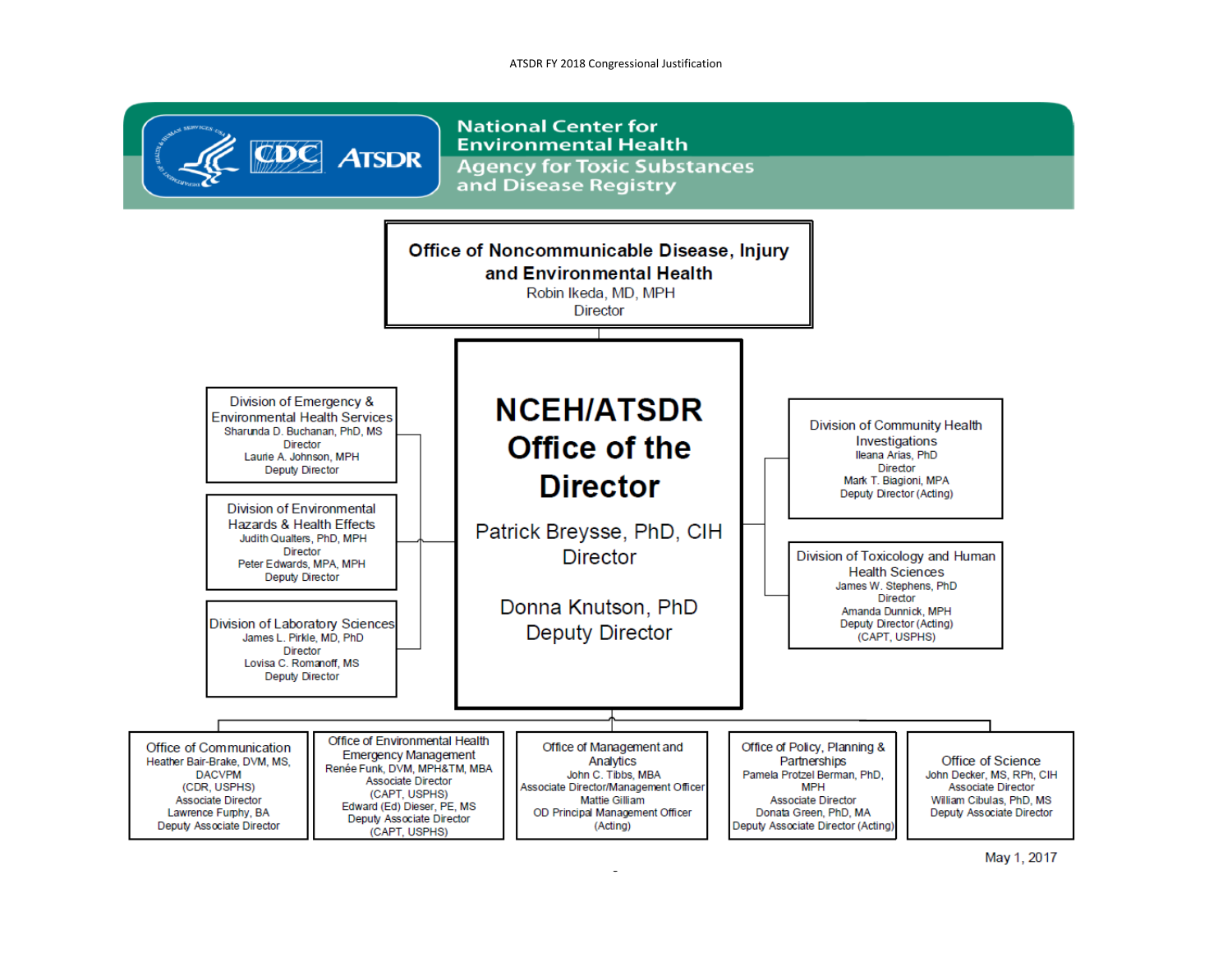<span id="page-5-0"></span>

|                       |                         |                |                      | <b>FY 2018</b> | <b>FY 2018 PB</b> |
|-----------------------|-------------------------|----------------|----------------------|----------------|-------------------|
|                       |                         | <b>FY 2016</b> | <b>FY 2017</b>       | President's    | $+/-$             |
| (dollars in millions) |                         | Final          | <b>Annualized CR</b> | <b>Budget</b>  | <b>FY 2017 CR</b> |
|                       | <b>Budget Authority</b> | \$74.691       | \$74.549             | \$62,000       | $-512.549$        |
|                       | <b>FTEs</b>             | 256            | 260                  | 260            | 0                 |

## **AGENCY FOR TOXIC SUBSTANCES AND DISEASE REGISTRY**

 The Agency for Toxic Substances and Disease Registry (ATSDR) protects American communities from the health mandate, ATSDR investigates public health concerns from exposures from hazardous waste sites and hazardous impacts of environmental threats through application of state-of-the-art science. Directed by congressional material spills in communities. The agency responds to requests for health expertise from state and local governments, other federal agencies, and the public. ATSDR's role is unique and serves as one of the best models of direct interaction between a federal agency and communities. In FY 2016, ATSDR responded to more than 520 requests for public health assessments, consultations, and technical assistance, and assessed nearly 1 million persons at risk of exposure to harmful substances. Recommendations at these sites protected nearly 100,000 people from exposure to chemicals such as per- and polyfluoroalkyl substances (PFAS), polychlorinated biphenyls (PCBs), trichloroethylene (TCE), mercury, lead, benzene, and dioxin. Several of ATSDR's core functions include:

- $\bullet$ • **Community Health Investigations:** Assess current and emerging environmental health threats and provide actionable recommendations to protect health, both at hazardous waste sites and in response to environmental public health emergencies across the nation.
- • **Children's Environmental Health:** Enable states to promote and implement initiatives to protect children in childcare and early learning facilities, and helping pediatric healthcare professionals take care of children by providing specialized environmental exposure medical knowledge through the Pediatric Environmental Health Specialty Units.
- safely redevelop brownfields and land reuse sites. By ensuring redevelopment occurs in a healthy manner, the utility and economic value of the sites is improved and community health is protected. • **Land Reuse and Redevelopment**: Expand the capacity of state, local, and tribal partners to assess and
- health actions, address emerging contaminants of concern, and conduct health studies and surveillance  $\bullet$ • **State-of-the-Art Science:** Strengthen the application of toxicological profile science to inform public to better understand health effects of environmental exposures.
- and investigate exposures on American Indian/Alaskan Native lands. • **Protection of Tribal Nations:** Help tribal governments identify and address environmental contaminants

| <b>Agency For Toxic Substances</b><br>and Disease Registry Funding History <sup>1</sup> |               |  |  |  |
|-----------------------------------------------------------------------------------------|---------------|--|--|--|
| <b>Dollars</b>                                                                          |               |  |  |  |
| <b>Fiscal Year</b>                                                                      | (in millions) |  |  |  |
| 2013                                                                                    | \$72.228      |  |  |  |
| 2014                                                                                    | \$74.691      |  |  |  |
| 2015                                                                                    | \$74.691      |  |  |  |
| 2015 (ACA)                                                                              | \$18.540      |  |  |  |
| 2016                                                                                    | \$74.691      |  |  |  |
| 2017                                                                                    | \$74.549      |  |  |  |

 2017 \$74.549 1 The Patient Protection and Affordable Care Act (P.L. 111-148) appropriated \$23,000,000 for the period of FY 2010-FY 2014, and \$20,000,000 for each five-year period thereafter, in no-year funding for the early detection of certain medical conditions related to environmental health hazards.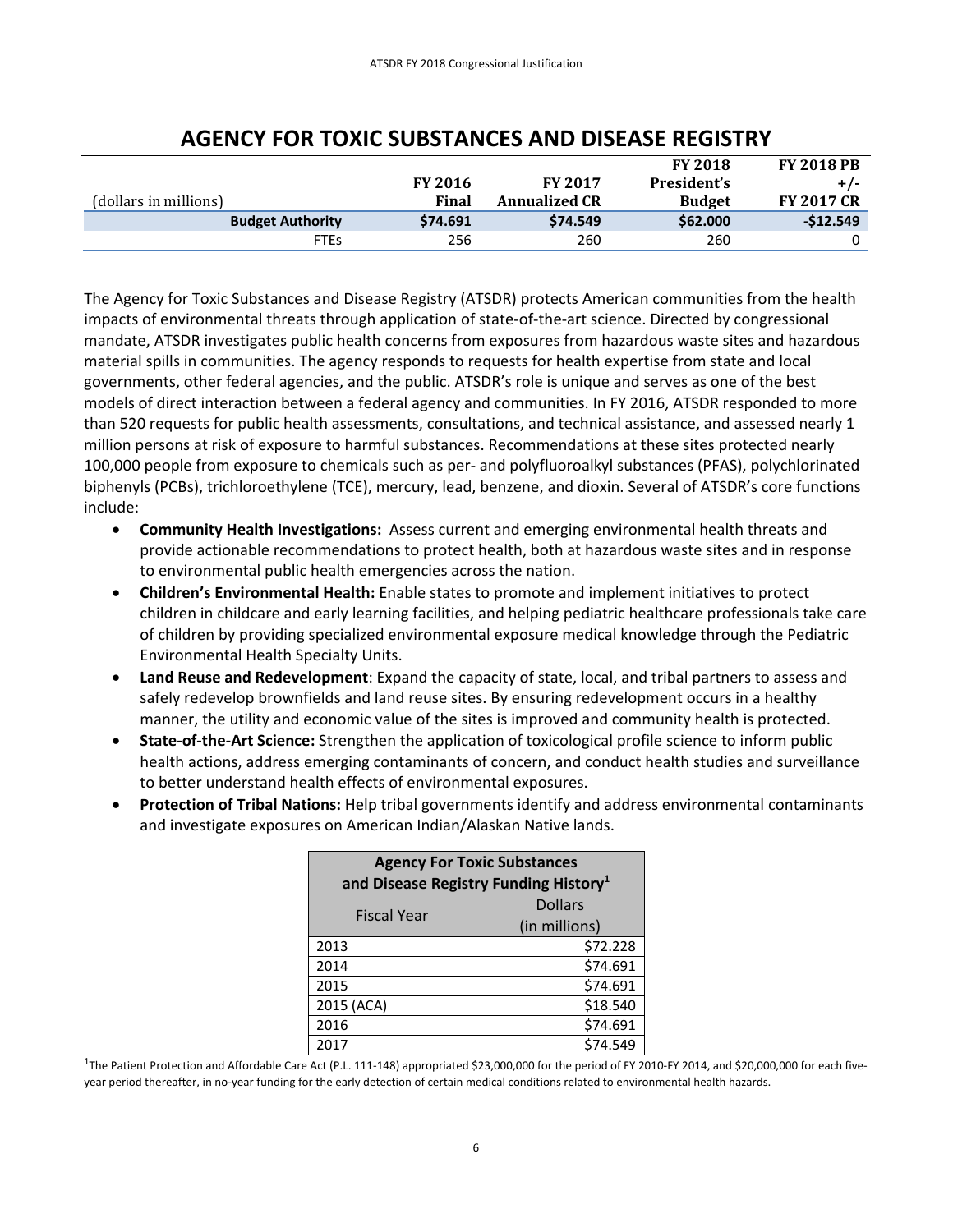#### Budget Request

ATSDR's FY 2018 request of **\$62,000,000** is \$12,549,000 below the FY 2017 Annualized CR Level. At this funding level, ATSDR will support the highest priority community requests for public health assessments and consultations.

#### **Protect Vulnerable Populations from Environmental Health Threats**

 Throughout its work at hazardous waste sites, ATSDR reviews environmental and health data and educates local its funded partners work to increase program efforts to assist vulnerable communities across America. ATSDR helps communities by providing guidance, health education, and technical expertise to populations living near residents and clinicians about the health risks of harmful substances and how to prevent exposure. ATSDR and hazardous waste sites, including elderly adults, children, and native populations.

#### *Community Health Investigations*

 In FY 2016, ATSDR and its funded state partners conducted 134 public health assessments and consultations in 109 communities to assess the health risks of nearly 1 million people potentially exposed to harmful substances. take protective action to prevent harmful exposures. When working at contaminated sites, ATSDR: Through implementation of ATSDR's recommendations, nearly 100,000 people who were at risk of exposure were protected from toxins which cause cancer, developmental disabilities, neurologic and cardiovascular complications, and other severe health problems. The information ATSDR provides to communities helps people

- •Speaks face-to-face with concerned community members;
- •Assesses human health risks posed by potential exposures;
- •Provides public health evaluation results and recommended actions to protect health;
- $\bullet$ •Develops site-specific and chemical-specific information to provide to community members; and
- Follows up on recommendations to determine whether they are implemented by partners and effectively protecting health.

 analyzing biological samples (e.g., urine and blood) along with environmental data to better characterize past, When information on exposures is needed, ATSDR conducts an investigation which includes collecting and current, and possible future human exposures to hazardous substances. ATSDR evaluates possible exposurerelated health effects.

#### *Children's Environmental Health*

 Across the country, as ATSDR provided assistance to communities, it found that early child care centers were found on or adjacent to hazardous sites and children were exposed to environmental contaminants. As part of the Choose Safe Places for Early Care and Education initiative, ATSDR is providing tools for states and other stakeholders to protect children by considering, addressing, and mitigating environmental hazards prior to opening a child care facility. Children's exposure to environmental hazards such as lead, arsenic, asbestos, mercury, and radon can slow childhood growth and development and affect lifelong health status. ATSDR invests in and promotes multisector partnerships across public health, child care, and environmental protection, and supports implementation of state-based child care safe siting initiatives through the state cooperative agreement program.

 Medical professionals often lack training and awareness about the health issues associated with harmful environmental exposures. ATSDR's Pediatric Environmental Health Specialty Units (PEHSUs), located in each health professionals on ways to diagnose and treat conditions related to hazardous exposures.<br>7 federal region across the U.S., fill clinical care gaps by ensuring that healthcare providers have access to specialized environmental medical knowledge and resources to care for children and women of reproductive age. Healthcare providers rely on PEHSUs for guidance on prevention, diagnosis, management, and treatment of health effects from environmental exposures. In FY 2016, ATSDR and funded partners educated over 31,000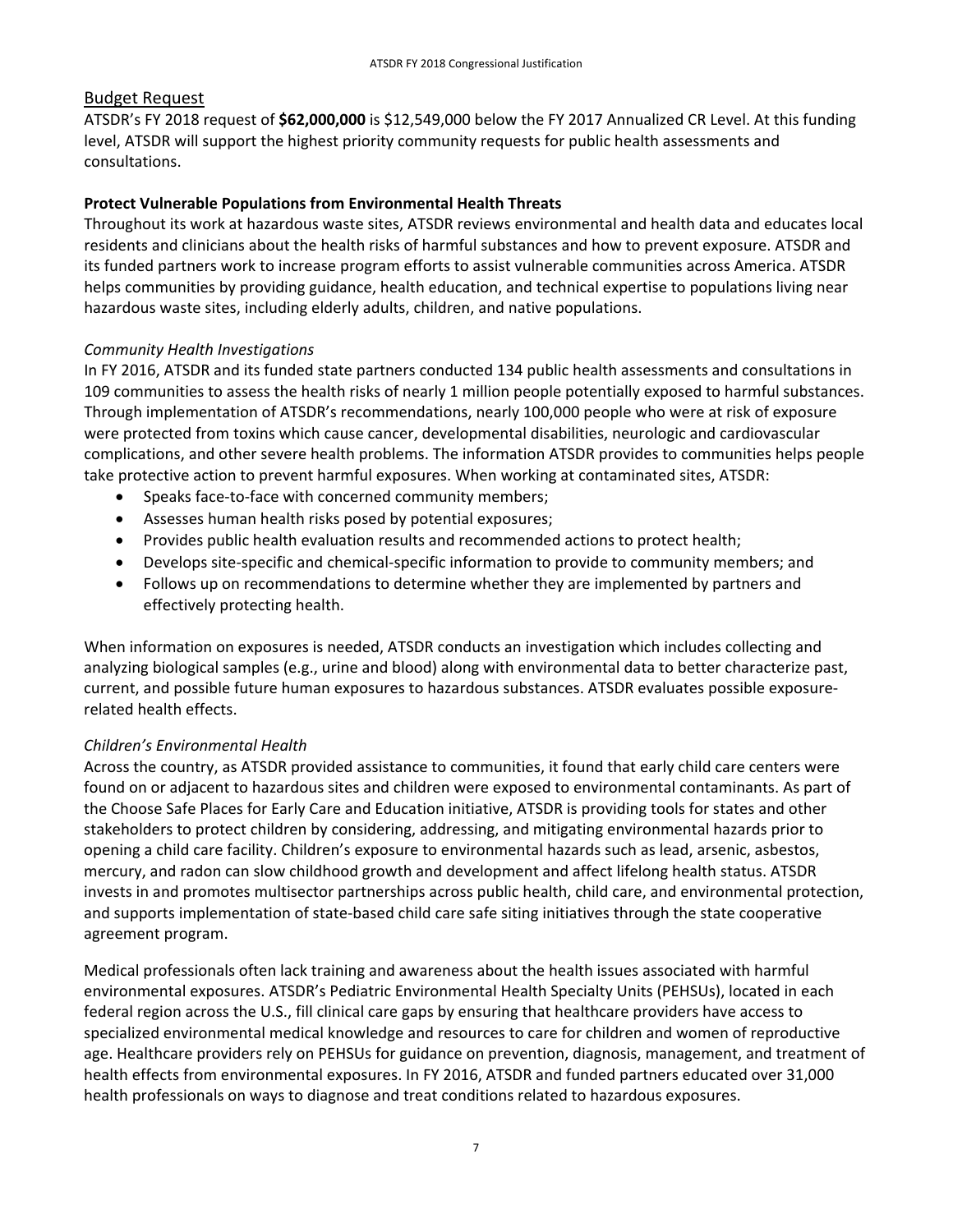#### *Tribal Environmental Health*

 ATSDR collaborates with its tribal partners to identify and evaluate environmental health concerns and empower Tribes to make informed decisions that benefit their people and their communities. ATSDR is working with the Navajo Nation Department of Health, University of New Mexico, and Indian Health Service on the Navajo Birth Cohort Study to investigate possible neonatal health effects caused by uranium exposure from past mining and milling operations on the Navajo Nation. The study results will help mitigate and prevent uranium exposure and increase prenatal care utilization.

#### *Land Reuse and Development*

 redeveloped with community health in mind, they can become community assets, capable of generating new revenues and preventing significant medical costs related to acute and chronic contaminant exposure. Brownfields and land reuse sites are areas that may be contaminated with chemicals from past or current uses. ATSDR provides scientific and programmatic expertise to local planners and partners for incorporating health considerations into land redevelopment and reuse decisions. When brownfields and land reuse properties are

 the Wisconsin Department of Health Services to evaluate environmental hazards to health. ATSDR ATSDR provides scientific and programmatic expertise to local planners and partners for incorporating health considerations into land redevelopment and reuse decisions. For example, when residents of Baraboo, Wisconsin were interested in redeveloping an old industrial area along the Baraboo River, ATSDR worked with recommended actions to protect people from exposure to environmental contaminants, such as covering sites with vegetation to prevent exposure to PCBs. Outcomes included clean-up of environmental hazards, conversion of vacant buildings, and an increase to the tax base of approximately \$3 million.

#### *Toxicological Profile Science*

 emergencies, and treating people exposed to hazardous substances. The Comprehensive Environmental Response, Compensation, and Liability Act (CERCLA) requires ATSDR to maintain toxicological databases, disseminate scientific information, and conduct medical education. Health care and environmental professionals around the world use ATSDR's suite of toxicological materials— ToxProfiles™, ToxFAQs™, and ToxGuides™—to make decisions about cleaning up sites, responding to

#### **Funding State and Local Grants**

 implement state-level policies and practices to protect people from harmful exposures. ATSDR's state cooperative agreement program funds states to detect, respond, and prevent harmful exposures in communities. Funding health departments increases local knowledge and improves efficiency as state-based public health officials are able to travel to sites and respond to local issues more quickly. ATSDR provides technical assistance to states and supports local experts to investigate community health concerns and

| (dollars in millions)  | <b>FY 2016</b>  | <b>FY 2017</b>       | <b>FY 2018</b>  |
|------------------------|-----------------|----------------------|-----------------|
|                        | Final           | <b>Annualized CR</b> | <b>PB</b>       |
| Number of Awards       | 25              | 25                   | 25              |
| - New Awards           | 0               | 0                    | 0               |
| - Continuing<br>Awards | 25              | 25                   | 25              |
| Average Award          | \$0.404         | \$0.404              | \$0.404         |
| Range of Awards        | \$0.201-\$0.789 | \$0.201-\$0.789      | \$0.201-\$0.789 |
| <b>Total Awards</b>    | \$10.092        | \$10.092             | \$10.092        |

#### **ATSDR Partnership to Promote Local Efforts to Reduce Environmental Exposure (APPLETREE) Grants**1, 2

 $<sup>1</sup>$ Included for each program the percentage of funds awarded by formula and non-</sup>

formula.

formula.<br><sup>2</sup>These funds are not awarded by formula. These funds are not awarded by formula.<br>8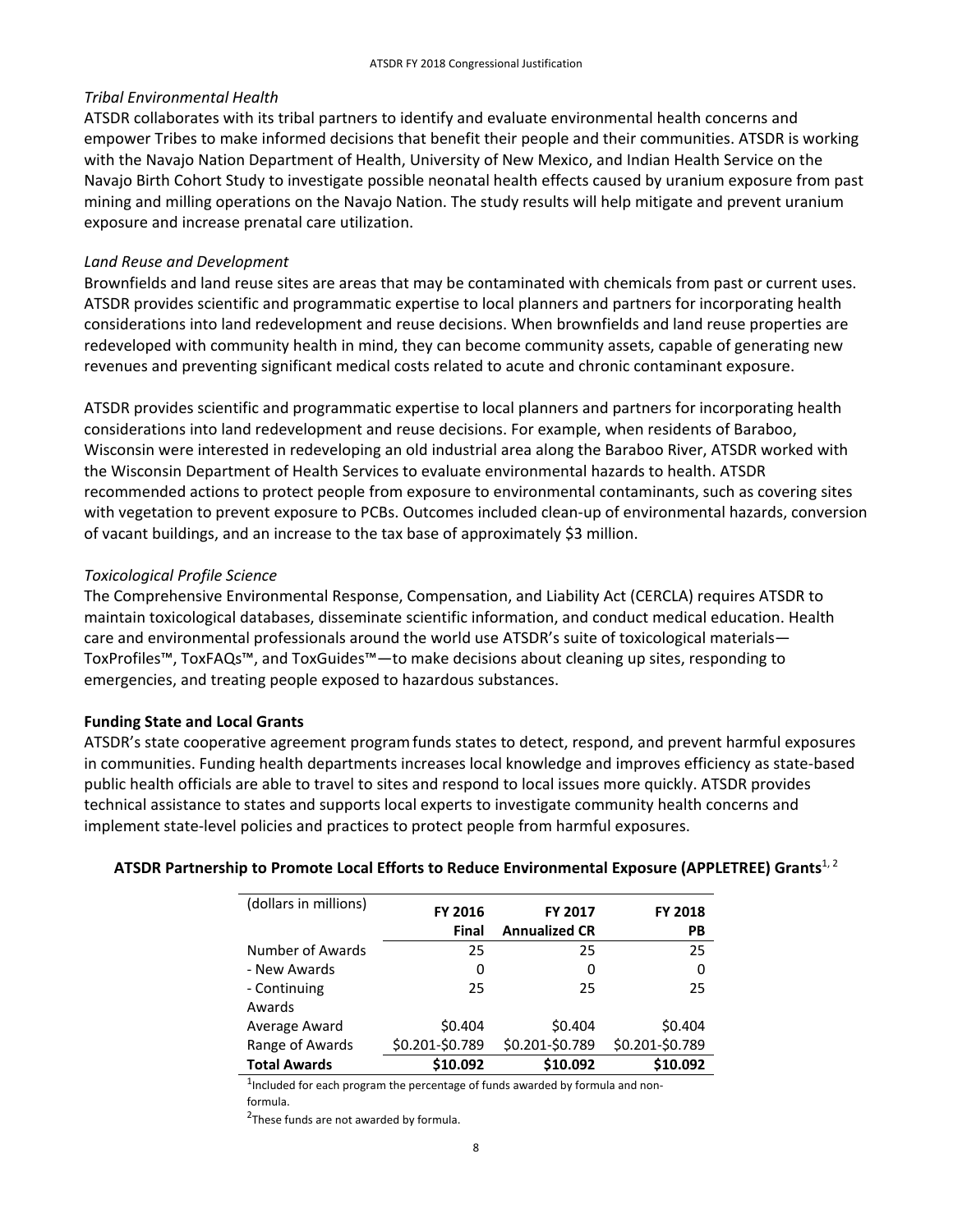## **AGENCY FOR TOXIC SUBSTANCES AND DISEASE REGISTRY**

<span id="page-8-0"></span>**Performance Measures for Long Term Objective: Protect Americans from harmful exposures by recommending and** 

| taking responsive public health actions                                                                                                                                                                           |                                                        |                          |                                 |                                 |
|-------------------------------------------------------------------------------------------------------------------------------------------------------------------------------------------------------------------|--------------------------------------------------------|--------------------------|---------------------------------|---------------------------------|
| <b>Measure</b>                                                                                                                                                                                                    | <b>Most Recent Result and</b><br><b>Target</b>         | FY 2017<br><b>Target</b> | <b>FY 2018</b><br><b>Target</b> | <b>FY 2018</b><br>$+/-$ FY 2017 |
| 14.1.1 Increase percent of<br><b>ATSDR</b> recommendations<br>implemented at hazardous<br>waste sites (Outcome)                                                                                                   | FY 2016: 83 %<br>Target: 85 %<br>(Target Not Met)      | 85 %                     | <b>TBD</b>                      | <b>TBD</b>                      |
| 14.2.1 Number of<br>toxicological profiles<br>for substances<br>hazardous to human<br>health published.<br>(Output)                                                                                               | FY 2016: 9<br>Target: 9<br>(Target Met)                | 9                        | TBD                             | TBD                             |
| 14.2.3 Percentage of<br>site assessments in<br>which ATSDR health<br>guidance values are<br>used to make a public<br>health decision<br>(Outcome)                                                                 | FY 2016: 83%<br>(Baseline)                             | 80%                      | TBD                             | TBD                             |
| 14.B Number of<br>requests ATSDR and<br>cooperative agreement<br>partners have<br>responded to requests<br>from environmental<br>agencies, health<br>agencies, policy makers<br>and community<br>members (Output) | FY 2016: 524<br>Target: 500<br>(Target Exceeded)       | 500                      | TBD                             | TBD                             |
| 14.C Number of public<br>health assessments<br>and health<br>consultations issued by<br>ATSDR and cooperative<br>agreement partners<br>(Output)                                                                   | FY 2016: 134<br>Target: 125<br>(Target Exceeded)       | 125                      | <b>TBD</b>                      | <b>TBD</b>                      |
| 14.L Number of health<br>professionals trained<br>on environmental<br>health topics (Output)                                                                                                                      | FY 2016: 31,343<br>Target: 30,000<br>(Target Exceeded) | 36,000                   | <b>TBD</b>                      | <b>TBD</b>                      |

 **Performance Trends:** ATSDR investigates exposures to harmful substances in communities and recommends FY 2016, 83% of ATSDR's recommendations to stop or reduce harmful exposures were accepted at sites with documented exposures (Measure 14.1.1). Although ATSDR did not meet its target for this measure, this adoption rate is impressive given that ATSDR recommendations are voluntary. actions to protect people's health. ATSDR has been effective in protecting Americans from dangerous exposures by recommending and taking responsive public health actions, and has met or exceeded annual targets. Through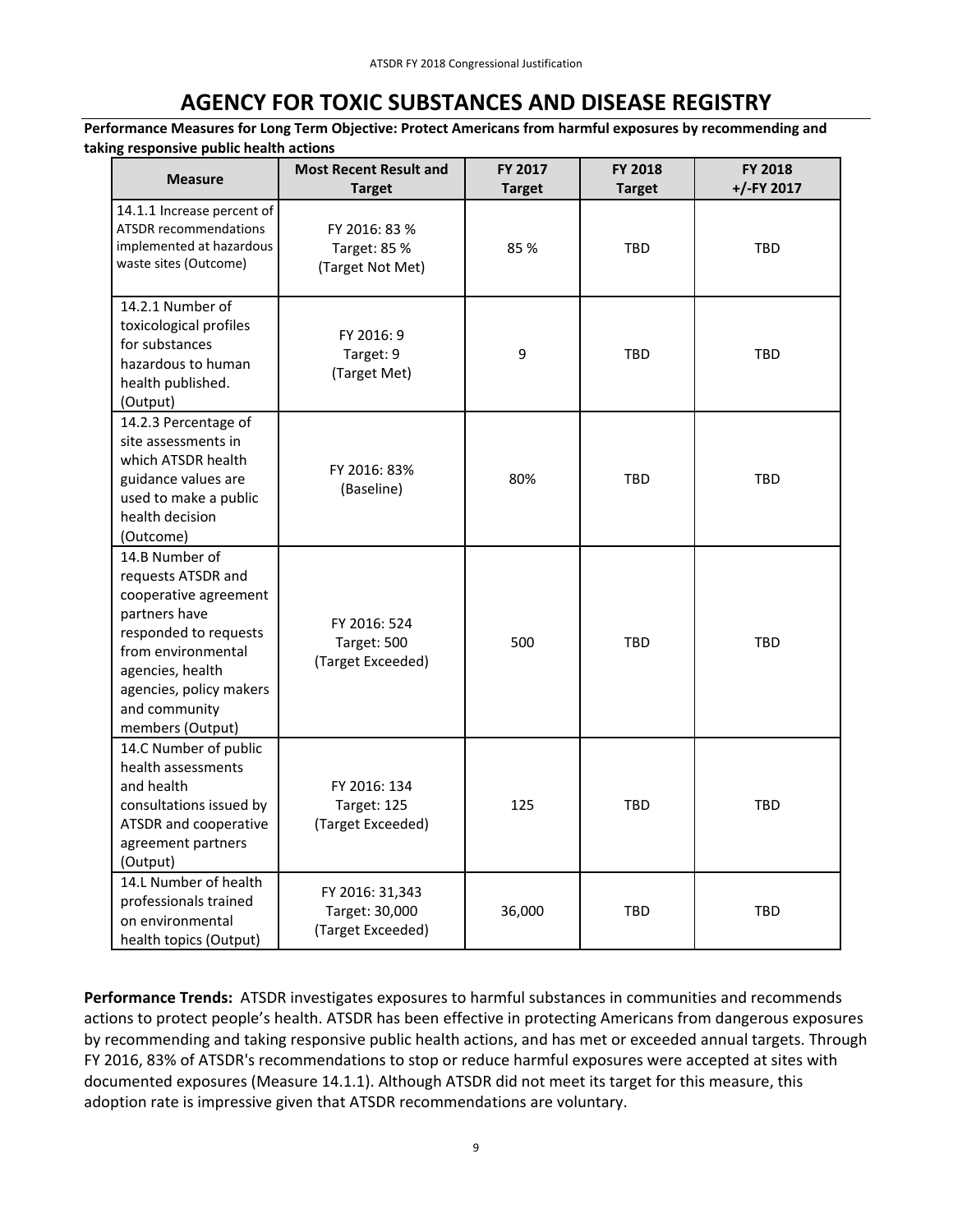Between FYs 2013 and 2016, ATSDR has responded to an average of 560 requests for public health assessments, consultations, and technical assistance from stakeholders and community members nationwide, consistently exceeding performance targets (Measure 14.B).

ATSDR prioritizes its site work, focusing resources on producing quality assessments that address the highest priority public health problems. In FY 2016, ATSDR conducted 134 public health assessments and health consultations in 109 communities to assess the health risks of more than 900,000 people potentially exposed to harmful substances (Measure 14.C). Through implementation of ATSDR's recommendations, nearly 100,000 people who were at risk of exposure were protected.

 ATSDR provides important information to local residents on their health risks and steps they can take to protect themselves. In FY 2016, ATSDR and funded partners educated nearly 27,000 health professionals on ways to about preventing harmful exposures and other environmental health topics to approximately 65,000 community diagnose and treat conditions related to hazardous exposures (Measure 14.L), and provided health education members.

 comprehensively study and develop ToxProfiles™ for than others. Since modifying the finalization process for Through the toxicological profiles (ToxProfiles™), and accompanying educational materials, ATSDR provides key scientific information for health and environmental professionals around the world to make decisions about cleaning up hazardous waste sites, responding to emergencies, and treating people exposed to harmful substances. Depending on the complexity of specific hazardous substances, some require more time to the ToxProfiles™ in FY 2014, ATSDR has met or exceeded the target for toxicological profiles (Measure 14.2.1).

 ATSDR established a baseline for the percentage of site assessments in which ATSDR health guidance values As part of the ToxProfile™ development process, ATSDR produces health guidance values (i.e., minimal risk levels [MRLs]), which are peer-reviewed health-based screening values. These tools are designed to help health assessors identify which substances and exposure routes pose a potential human health risk in a given community, particularly among susceptible populations. ATSDR assesses the utility of its health guidance values and solicits feedback from health assessors about their relevance and usability (Measure 14.2.3). In FY 2016, were used to make a public health decision.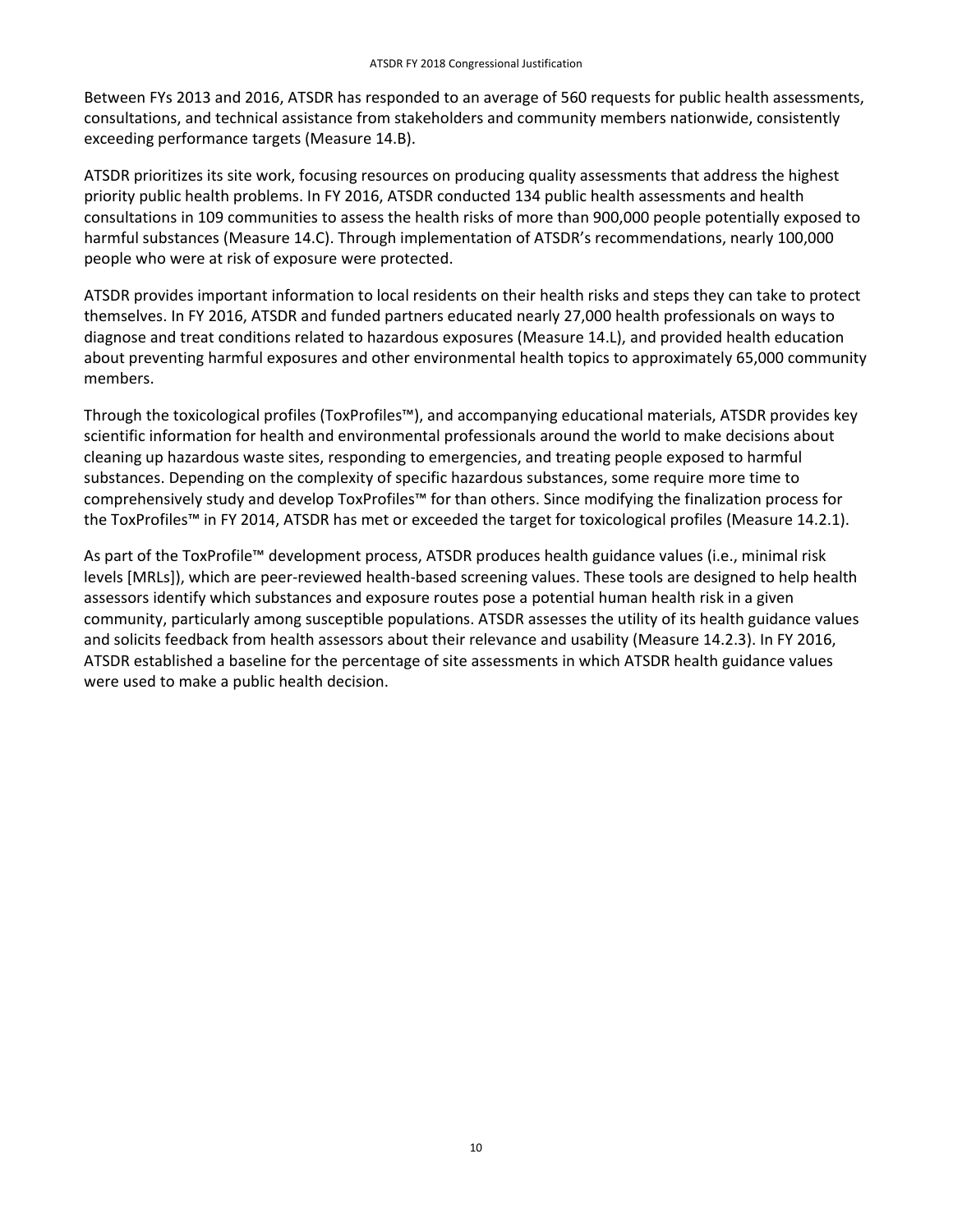## **APPROPRIATIONS LANGUAGE**

#### **Comparison to the FY 2016 Continuing Appropriations Act**

### **Agency for Toxic Substances and Disease Registry Toxic substances and environmental public health**

<span id="page-10-0"></span> For necessary expenses for the Agency for Toxic Substances and Disease Registry (ATSDR) in carrying out Compensation, and Liability Act of 1980 (CERCLA and section 3019 of the Solid Waste Disposal Act, accredited healthcare providers: Provided further, That in performing any such health assessment or health study, evaluation, or activity, the Administrator of ATSDR shall not be bound by the deadlines in section 104(i)(6)(A) of CERCLA: Provided further, That none of the funds appropriated under this heading shall be available for ATSDR to issue in excess of 40 toxicological profiles pursuant to section 104(i) of CERCLA during activities set forth in sections 104(i) and 111(c)(4) of the Comprehensive Environmental Response, [\$74,691,000] *\$62,000,000* [,of which up to \$1,000 per eligible employee of the Agency for Toxic Substances and Disease Registry shall remain available until expended for Individual Learning Accounts:] Provided, That notwithstanding any other provision of law, in lieu of performing a health assessment under section 104(i)(6) of CERCLA, the Administrator of ATSDR may conduct other appropriate health studies, evaluations, or activities, including, without limitation, biomedical testing, clinical evaluations, medical monitoring, and referral to fiscal year [2017]*2018*, and existing profiles may be updated as necessary.

#### **Analysis of Changes**

No significant changes requested for FY 2018.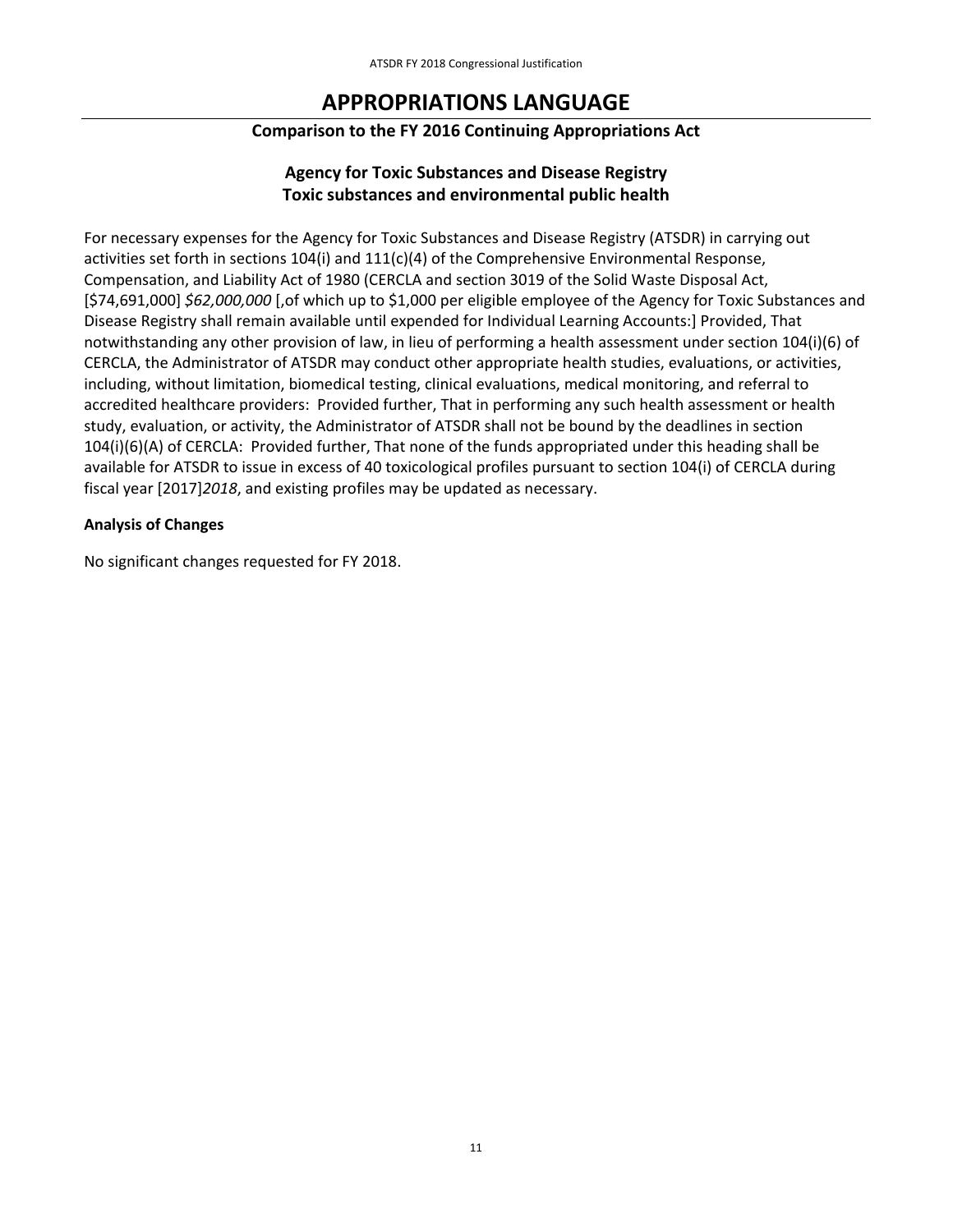## **AMOUNTS AVAILABLE FOR OBLIGATION**

<span id="page-11-0"></span>

|                                            |                                                   | <b>FY 2016</b><br>Final | <b>FY 2017</b><br>Annualized<br><b>CR</b> | <b>FY 2018</b><br>President's<br><b>Budget</b> |
|--------------------------------------------|---------------------------------------------------|-------------------------|-------------------------------------------|------------------------------------------------|
| <b>Discretionary Appropriation:</b>        |                                                   |                         |                                           |                                                |
| Enacted                                    |                                                   | \$74,691,000            | \$74,691,000                              | \$62,000,000                                   |
| <b>ATB Rescission</b>                      |                                                   | N/A                     | (\$142,000)                               | N/A                                            |
|                                            |                                                   |                         |                                           |                                                |
|                                            | <b>Subtotal, adjusted Appropriation</b>           | \$74,691,000            | \$74,549,000                              | \$62,000,000                                   |
|                                            |                                                   |                         |                                           |                                                |
| <b>Mandatory and Other Appropriations:</b> |                                                   | \$0                     | \$0                                       | \$0                                            |
|                                            |                                                   |                         |                                           |                                                |
|                                            | <b>Subtotal, adjusted Mandatory Appropriation</b> | \$74,691,000            | \$74,549,000                              | \$62,000,000                                   |
|                                            |                                                   |                         |                                           |                                                |
| Recovery of prior year Obligations         |                                                   | \$1,063                 | \$0                                       | \$0                                            |
| Unobligated balance start of year          |                                                   | \$27,331,359            | \$25,724,298                              | \$25,448,862                                   |
| Unobligated balance expiring               |                                                   | \$185,048               | \$0                                       | \$0                                            |
| Unobligated balance end of year            |                                                   | (525, 724, 298)         | ( \$25,448,862)                           | ( \$21,755,254)                                |
|                                            | <b>Total Obligations</b>                          | \$76,484,169            | \$74,824,436                              | \$65,693,608                                   |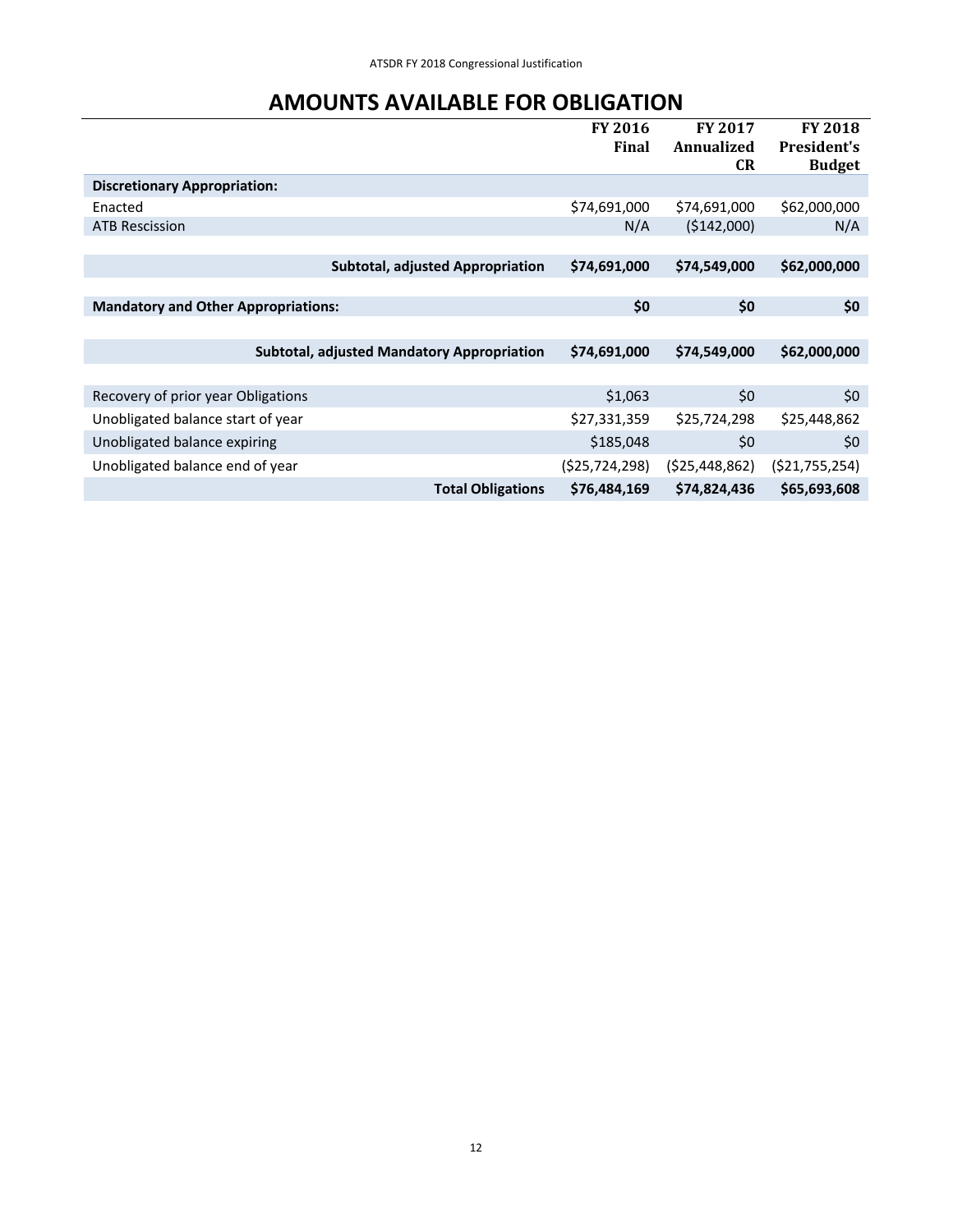## **SUMMARY OF CHANGES**

<span id="page-12-0"></span>

| (dollars in thousands)                     | <b>Dollars</b> | <b>FTEs</b> |
|--------------------------------------------|----------------|-------------|
| FY 2017 Annualized CR (Program Level)      | \$74,549       | 260         |
| FY 2018 President's Budget (Program Level) | \$62,000       | 260         |
| Net Change                                 | $-512,549$     |             |

|                                           |                 | FY 2017<br><b>Annualized CR</b> | <b>Change from</b><br><b>Base</b> |                            |
|-------------------------------------------|-----------------|---------------------------------|-----------------------------------|----------------------------|
|                                           | <b>FTE</b>      | <b>Budget</b><br>Authority      | <b>FTE</b>                        | <b>Budget</b><br>Authority |
| Increases:                                |                 |                                 |                                   |                            |
|                                           |                 | \$0                             | $---$                             | \$0                        |
| <b>Total Increases</b>                    | ---             | \$0                             | $---$                             | \$0                        |
|                                           |                 |                                 |                                   |                            |
| <b>Decreases:</b>                         |                 |                                 |                                   |                            |
| <b>ATSDR</b>                              | $---$           | \$74,549                        | $---$                             | $-$12,549$                 |
|                                           |                 |                                 |                                   |                            |
| <b>Total Decreases</b>                    |                 | \$74,549                        |                                   | $-$12,549$                 |
|                                           |                 |                                 |                                   |                            |
| <b>Built-In:</b>                          |                 |                                 |                                   |                            |
| 1. Annualization of 2017 Pay Raise        | $---$           | ---                             | ---                               | \$0                        |
| 2. FY 2018 Pay Increases                  |                 |                                 |                                   | \$0                        |
| 3. Changes in Day of Pay                  | ---             | $---$                           | ---                               | \$0                        |
| 4. Rental Payments to GSA and Others      | ---             | ---                             | $---$                             | \$0                        |
|                                           |                 |                                 |                                   |                            |
| <b>Total Built-In</b>                     | ---             | \$74,549                        | ---                               | \$0                        |
|                                           |                 |                                 |                                   |                            |
| 1. Absorption of Current Services         | ---             | $---$                           | $---$                             | \$0                        |
| <b>Total</b>                              |                 |                                 | ---                               | \$0                        |
| <b>Total Increases (Budget Authority)</b> | ---             | N/A                             | $---$                             | \$0                        |
| <b>Total Decreases (Budget Authority)</b> | ---             | N/A                             | ---                               | $-$12,549$                 |
|                                           |                 |                                 |                                   |                            |
| <b>NET CHANGE - BUDGET AUTHORITY</b>      | \$74,549<br>--- |                                 | ---                               | $-$12,549$                 |
|                                           |                 |                                 |                                   |                            |
|                                           |                 |                                 |                                   |                            |
| <b>NET CHANGE - Program Level</b>         | ---             | \$74,549                        | ---                               | $-$12,549$                 |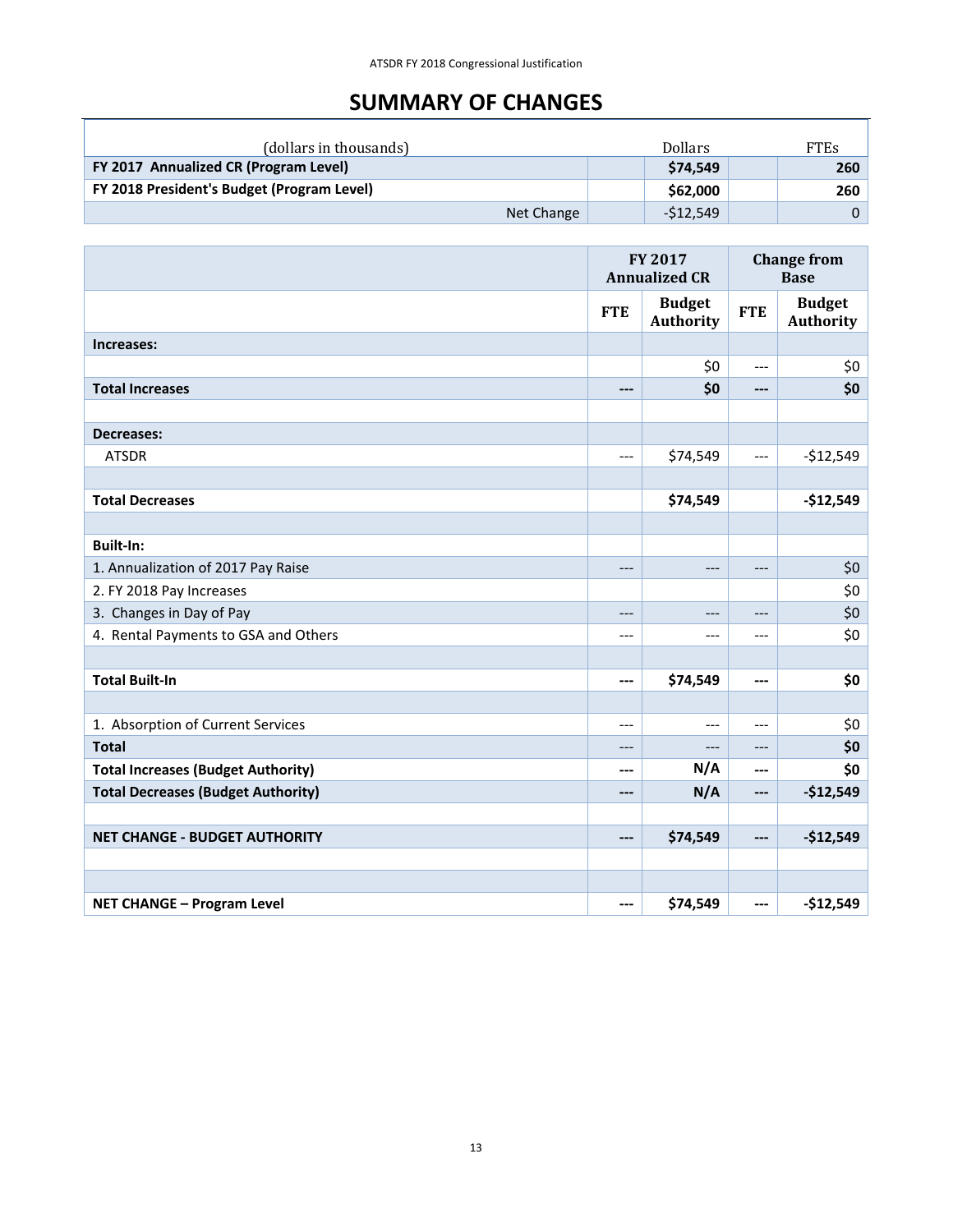## **AUTHORIZING LEGISLATION**

<span id="page-13-0"></span>

|                                                                                                                                                                                                                                                                                            | <b>FY 2017</b>    | <b>FY 2017</b> | <b>FY 2018</b>    | <b>FY 2018</b> |
|--------------------------------------------------------------------------------------------------------------------------------------------------------------------------------------------------------------------------------------------------------------------------------------------|-------------------|----------------|-------------------|----------------|
|                                                                                                                                                                                                                                                                                            | Amount            | Annualized     | Amount            | President's    |
| (dollars in millions)                                                                                                                                                                                                                                                                      | <b>Authorized</b> | <b>CR</b>      | <b>Authorized</b> | <b>Budget</b>  |
| <b>ATSDR</b>                                                                                                                                                                                                                                                                               |                   |                |                   |                |
| Section 104(i) of the Comprehensive<br>Environmental Response,<br>Compensation and Liability Act of 1980, as<br>amended by the Superfund<br>Amendments and Reauthorization Act of 1986<br>(42 U.S.C. 9604(i))*; The Defense Environmental<br>Restoration Program (10 U.S.C. 2704); Section | Indefinite        | \$74.549       | Indefinite        | \$62,000       |
| 3019 of the Solid Waste Disposal Act (42 U.S.C.<br>6939a); The Clean Air Act, as amended (42 U.S.C.<br>7401 et seg)                                                                                                                                                                        |                   |                |                   |                |

Note: Expired/Expiring authorization of appropriations noted with \*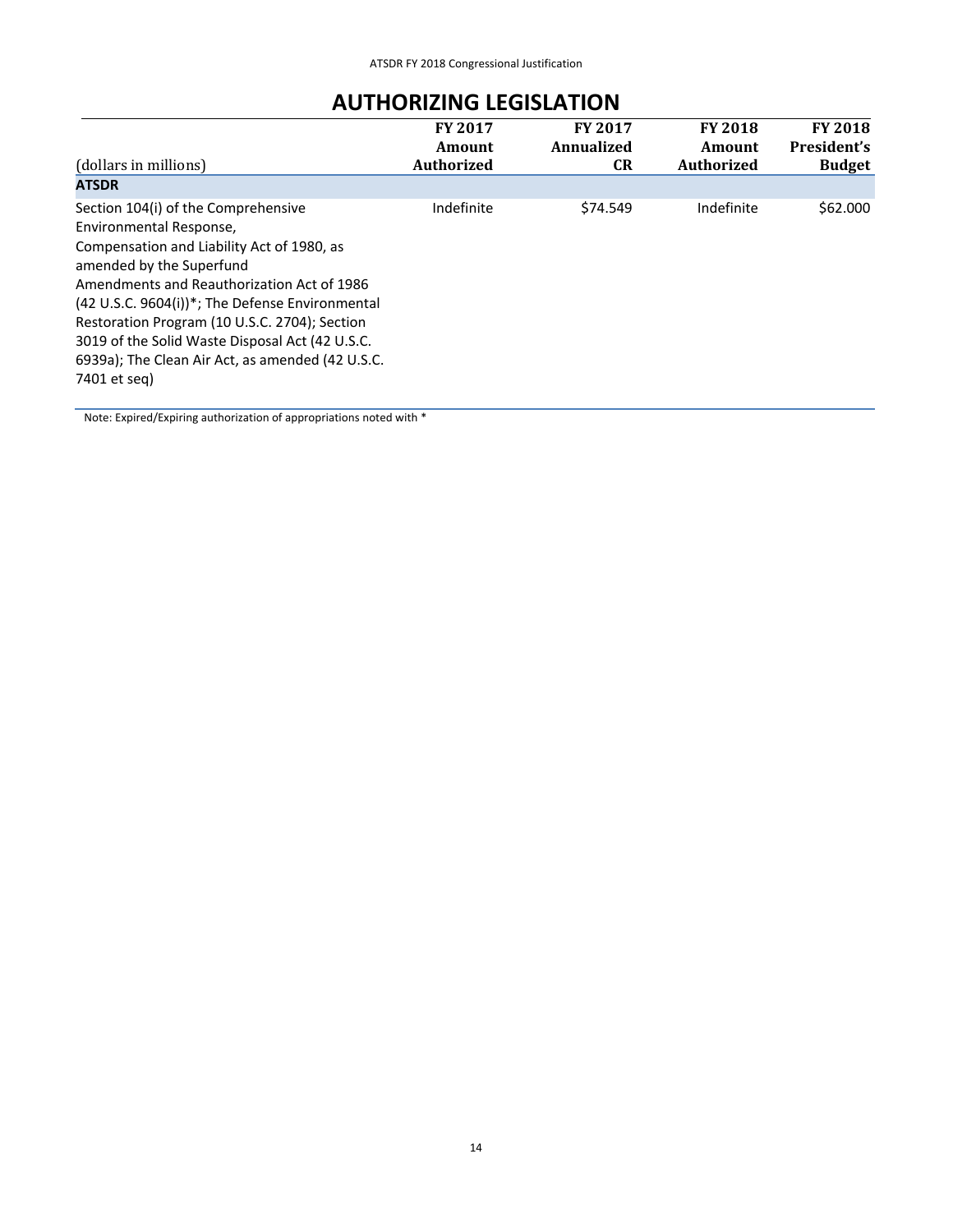## **APPROPRIATIONS HISTORY**

<span id="page-14-0"></span>

|      | <b>Fiscal Year</b> | <b>Budget Estimate to</b> | House                                 | <b>Senate</b>                         |               |
|------|--------------------|---------------------------|---------------------------------------|---------------------------------------|---------------|
|      |                    | <b>Congress</b>           | <b>Allowance</b>                      | <b>Allowance</b>                      | Appropriation |
| 2009 |                    | 72,882,000                | 72,882,000                            | 74,039,000                            | 74,039,000    |
| 2010 |                    | 76,792,000                | 76,792,000                            | 76,792,000                            | 76,792,000    |
| 2011 |                    | 76,337,000                | -----                                 | 76,337,000                            | 76,638,000    |
| 2012 |                    | 76,337,000                | 74,039,000                            | 76,638,000                            | 76,215,000    |
| 2013 |                    | 76,300,000                |                                       | 76,300,000                            | 72,228,000    |
| 2014 |                    | 76,300,000                | $\hspace{0.05cm}$ – $\hspace{0.05cm}$ | $\overline{\phantom{m}}$              | 74,691,000    |
| 2015 |                    | 74,691,000                | $\qquad \qquad -$                     | $\overline{\phantom{a}}$              | 74,691,000    |
| 2015 |                    | 20,000,000                |                                       |                                       | 20,000,000    |
| 2016 |                    | 74,691,000                | $\qquad \qquad -$                     | $\hspace{0.05cm}$ – $\hspace{0.05cm}$ | 74,691,000    |
| 2017 |                    | 74,691,000                | 74,691,000                            | 74,691,000                            |               |
| 2018 |                    | 62,000,000                | --                                    | --                                    |               |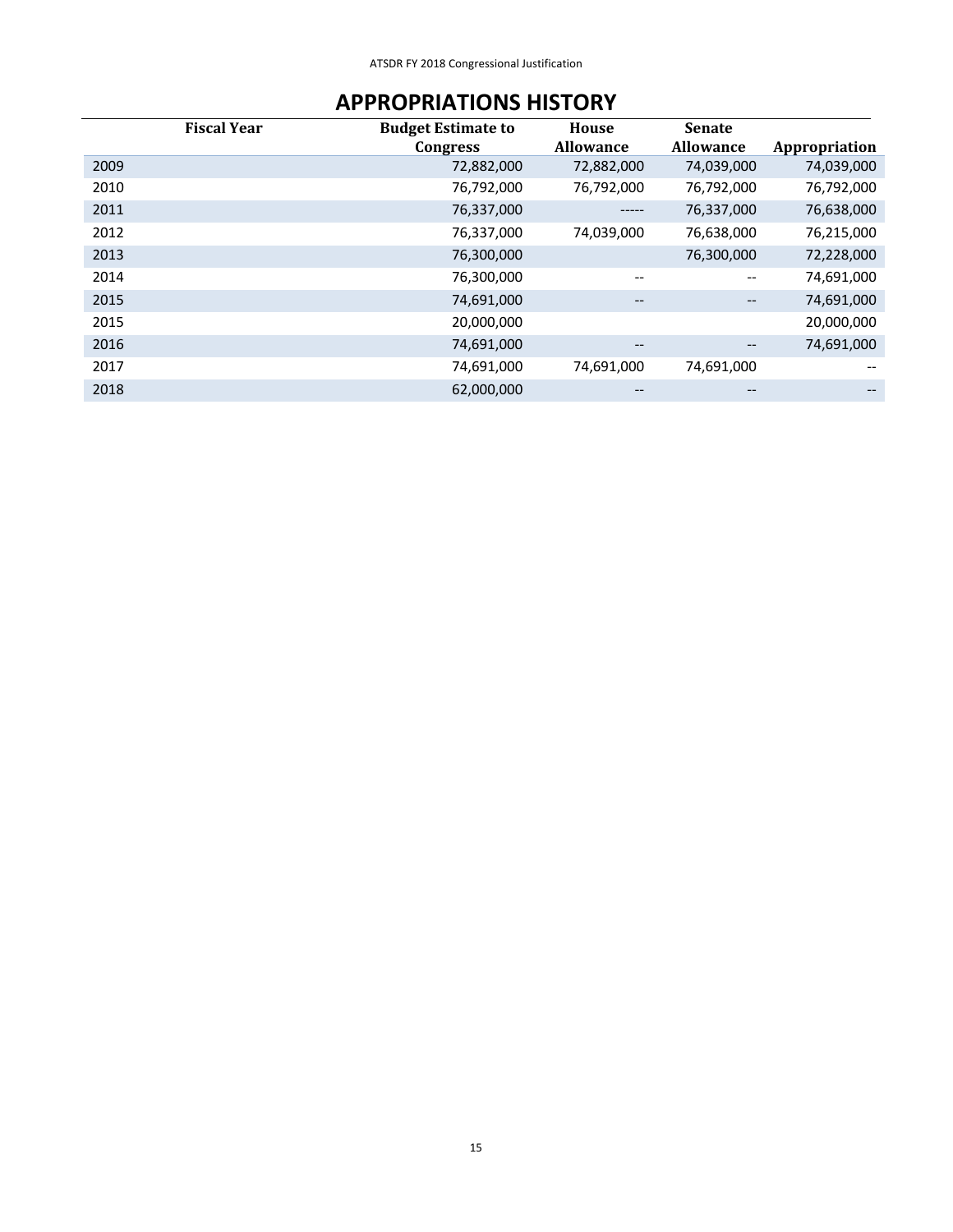## **OBJECT CLASS TABLE<sup>1</sup>**

<span id="page-15-0"></span>

| Annualized<br>President's<br>$+/-$<br><b>Object Class</b><br><b>FY 2017</b><br>CR<br><b>Budget</b><br>Personnel Compensation:<br>\$20,250<br>Full-Time Permanent(11.1)<br>\$20,250<br>\$0<br>Other than Full-Time Permanent (11.3)<br>\$1,787<br>\$0<br>\$1,787<br>\$423<br>\$0<br>Other Personnel Comp. (11.5)<br>\$423<br>\$0<br>\$3,510<br>\$3,510<br>Military Personnel (11.7)<br>\$0<br>Special Personal Service Comp. (11.8)<br>\$0<br>\$0<br>\$25,971<br>\$25,971<br>\$0<br><b>Total Personnel Compensation</b><br>\$0<br>Civilian personnel Benefits (12.1)<br>\$7,152<br>\$7,152<br>\$0<br>\$1,481<br>Military Personnel Benefits (12.2)<br>\$1,481<br>\$0<br>\$0<br>\$0<br>Benefits to Former Personnel (13.0)<br>\$0<br>\$34,604<br>\$34,604<br><b>Subtotal Pay Costs</b><br><b>Travel (21.0)</b><br>\$692<br>\$474<br>$-5217$<br>$-512$<br>Transportation of Things (22.0)<br>\$39<br>\$27<br>\$1<br>\$0<br>Rental Payments to GSA (23.1)<br>\$1<br>\$1<br>\$0<br>\$1<br>Rental Payments to Others (23.2)<br>\$152<br>\$105<br>$-548$<br>Communications, Utilities, and Misc. Charges (23.3)<br>\$13<br>\$9<br>$-54$<br>NTWK Use Data TRANSM SVC (23.8)<br>\$2<br>$-51$<br>\$3<br>Printing and Reproduction (24.0)<br>Other Contractual Services (25):<br>\$10,822<br>$-53,399$<br>Advisory and Assistance Services (25.1)<br>\$7,421<br>Other Services (25.2)<br>\$3,330<br>\$2,284<br>$-$1,046$<br>Purchases from Government Accounts (25.3)<br>\$10,519<br>\$7,215<br>$-53,305$<br>Operation and Maintenance of Facilities (25.4)<br>\$0<br>\$0<br>\$0<br>\$0<br>\$0<br>\$0<br>Research and Development Contracts (25.5)<br>\$2<br>\$1<br>$-51$<br>Medical Services (25.6)<br>$-5159$<br>Operation and Maintenance of Equipment (25.7)<br>\$507<br>\$348<br>Subsistence and Support of Persons (25.8)<br>\$0<br>\$0<br>\$0<br>\$68<br>$-521$<br>Consultants, other and misc (25.9)<br>\$47<br><b>Subtotal Other Contractual Services</b><br>\$25,24<br>$-57,932$<br>\$17,316<br>Supplies and Materials (26.0)<br>\$140<br>\$96<br>$-544$<br>\$329<br>\$226<br>Equipment (31.0)<br>$-5103$<br>Land and Structures (32.0)<br>\$0<br>\$0<br>\$0<br>\$0<br>\$0<br>Investments and Loans (33.0)<br>\$0<br>Grants, Subsidies, and Contributions (41.0)<br>\$13,320<br>\$9,135<br>$-54,185$<br>Insurance Claims and Indemnities (42.0)<br>\$8<br>\$5<br>$-53$<br>\$0<br>\$0<br>\$0<br>Interest and Dividends (43.0)<br>\$0<br>\$0<br>\$0<br>Refunds (44.0)<br>\$39,945<br>\$27,396<br>$-$12,549$<br><b>Subtotal Non-Pay Costs</b><br><b>Total Budget Authority</b><br>$-512,549$<br>\$62,000<br>\$74,549<br><b>Average Cost per FTE</b><br><b>Civilian FTEs</b><br>227<br>227<br>$\mathbf 0$<br>\$0<br>Civilian Average Salary and Benefits<br>\$130<br>\$130<br>Percent change<br>N/A<br>N/A<br>0%<br>33<br>33<br><b>Military FTEs</b><br>$\mathbf 0$<br>\$0<br>\$151<br>Military Average Salary and Benefits<br>\$151<br>Percent change<br>N/A<br>0%<br>N/A<br><b>Total FTEs</b><br>260<br>260<br>$\mathbf{0}$<br>\$0<br>\$133<br><b>Average Salary and Benefits</b><br>\$133<br>N/A<br>N/A<br><b>Percent change</b><br>0% | <b>FY 2017</b> | <b>FY 2018</b> | <b>FY 2018</b> |
|--------------------------------------------------------------------------------------------------------------------------------------------------------------------------------------------------------------------------------------------------------------------------------------------------------------------------------------------------------------------------------------------------------------------------------------------------------------------------------------------------------------------------------------------------------------------------------------------------------------------------------------------------------------------------------------------------------------------------------------------------------------------------------------------------------------------------------------------------------------------------------------------------------------------------------------------------------------------------------------------------------------------------------------------------------------------------------------------------------------------------------------------------------------------------------------------------------------------------------------------------------------------------------------------------------------------------------------------------------------------------------------------------------------------------------------------------------------------------------------------------------------------------------------------------------------------------------------------------------------------------------------------------------------------------------------------------------------------------------------------------------------------------------------------------------------------------------------------------------------------------------------------------------------------------------------------------------------------------------------------------------------------------------------------------------------------------------------------------------------------------------------------------------------------------------------------------------------------------------------------------------------------------------------------------------------------------------------------------------------------------------------------------------------------------------------------------------------------------------------------------------------------------------------------------------------------------------------------------------------------------------------------------------------------------------------------------------------------------------------------------------------------------------------------------------------------------------------------------------------------------------------------------------------------------------------------------------------------------------------------------------------------------------------------------------------------------------------------------------------------------------------|----------------|----------------|----------------|
|                                                                                                                                                                                                                                                                                                                                                                                                                                                                                                                                                                                                                                                                                                                                                                                                                                                                                                                                                                                                                                                                                                                                                                                                                                                                                                                                                                                                                                                                                                                                                                                                                                                                                                                                                                                                                                                                                                                                                                                                                                                                                                                                                                                                                                                                                                                                                                                                                                                                                                                                                                                                                                                                                                                                                                                                                                                                                                                                                                                                                                                                                                                                      |                |                |                |
|                                                                                                                                                                                                                                                                                                                                                                                                                                                                                                                                                                                                                                                                                                                                                                                                                                                                                                                                                                                                                                                                                                                                                                                                                                                                                                                                                                                                                                                                                                                                                                                                                                                                                                                                                                                                                                                                                                                                                                                                                                                                                                                                                                                                                                                                                                                                                                                                                                                                                                                                                                                                                                                                                                                                                                                                                                                                                                                                                                                                                                                                                                                                      |                |                |                |
|                                                                                                                                                                                                                                                                                                                                                                                                                                                                                                                                                                                                                                                                                                                                                                                                                                                                                                                                                                                                                                                                                                                                                                                                                                                                                                                                                                                                                                                                                                                                                                                                                                                                                                                                                                                                                                                                                                                                                                                                                                                                                                                                                                                                                                                                                                                                                                                                                                                                                                                                                                                                                                                                                                                                                                                                                                                                                                                                                                                                                                                                                                                                      |                |                |                |
|                                                                                                                                                                                                                                                                                                                                                                                                                                                                                                                                                                                                                                                                                                                                                                                                                                                                                                                                                                                                                                                                                                                                                                                                                                                                                                                                                                                                                                                                                                                                                                                                                                                                                                                                                                                                                                                                                                                                                                                                                                                                                                                                                                                                                                                                                                                                                                                                                                                                                                                                                                                                                                                                                                                                                                                                                                                                                                                                                                                                                                                                                                                                      |                |                |                |
|                                                                                                                                                                                                                                                                                                                                                                                                                                                                                                                                                                                                                                                                                                                                                                                                                                                                                                                                                                                                                                                                                                                                                                                                                                                                                                                                                                                                                                                                                                                                                                                                                                                                                                                                                                                                                                                                                                                                                                                                                                                                                                                                                                                                                                                                                                                                                                                                                                                                                                                                                                                                                                                                                                                                                                                                                                                                                                                                                                                                                                                                                                                                      |                |                |                |
|                                                                                                                                                                                                                                                                                                                                                                                                                                                                                                                                                                                                                                                                                                                                                                                                                                                                                                                                                                                                                                                                                                                                                                                                                                                                                                                                                                                                                                                                                                                                                                                                                                                                                                                                                                                                                                                                                                                                                                                                                                                                                                                                                                                                                                                                                                                                                                                                                                                                                                                                                                                                                                                                                                                                                                                                                                                                                                                                                                                                                                                                                                                                      |                |                |                |
|                                                                                                                                                                                                                                                                                                                                                                                                                                                                                                                                                                                                                                                                                                                                                                                                                                                                                                                                                                                                                                                                                                                                                                                                                                                                                                                                                                                                                                                                                                                                                                                                                                                                                                                                                                                                                                                                                                                                                                                                                                                                                                                                                                                                                                                                                                                                                                                                                                                                                                                                                                                                                                                                                                                                                                                                                                                                                                                                                                                                                                                                                                                                      |                |                |                |
|                                                                                                                                                                                                                                                                                                                                                                                                                                                                                                                                                                                                                                                                                                                                                                                                                                                                                                                                                                                                                                                                                                                                                                                                                                                                                                                                                                                                                                                                                                                                                                                                                                                                                                                                                                                                                                                                                                                                                                                                                                                                                                                                                                                                                                                                                                                                                                                                                                                                                                                                                                                                                                                                                                                                                                                                                                                                                                                                                                                                                                                                                                                                      |                |                |                |
|                                                                                                                                                                                                                                                                                                                                                                                                                                                                                                                                                                                                                                                                                                                                                                                                                                                                                                                                                                                                                                                                                                                                                                                                                                                                                                                                                                                                                                                                                                                                                                                                                                                                                                                                                                                                                                                                                                                                                                                                                                                                                                                                                                                                                                                                                                                                                                                                                                                                                                                                                                                                                                                                                                                                                                                                                                                                                                                                                                                                                                                                                                                                      |                |                |                |
|                                                                                                                                                                                                                                                                                                                                                                                                                                                                                                                                                                                                                                                                                                                                                                                                                                                                                                                                                                                                                                                                                                                                                                                                                                                                                                                                                                                                                                                                                                                                                                                                                                                                                                                                                                                                                                                                                                                                                                                                                                                                                                                                                                                                                                                                                                                                                                                                                                                                                                                                                                                                                                                                                                                                                                                                                                                                                                                                                                                                                                                                                                                                      |                |                |                |
|                                                                                                                                                                                                                                                                                                                                                                                                                                                                                                                                                                                                                                                                                                                                                                                                                                                                                                                                                                                                                                                                                                                                                                                                                                                                                                                                                                                                                                                                                                                                                                                                                                                                                                                                                                                                                                                                                                                                                                                                                                                                                                                                                                                                                                                                                                                                                                                                                                                                                                                                                                                                                                                                                                                                                                                                                                                                                                                                                                                                                                                                                                                                      |                |                |                |
|                                                                                                                                                                                                                                                                                                                                                                                                                                                                                                                                                                                                                                                                                                                                                                                                                                                                                                                                                                                                                                                                                                                                                                                                                                                                                                                                                                                                                                                                                                                                                                                                                                                                                                                                                                                                                                                                                                                                                                                                                                                                                                                                                                                                                                                                                                                                                                                                                                                                                                                                                                                                                                                                                                                                                                                                                                                                                                                                                                                                                                                                                                                                      |                |                |                |
|                                                                                                                                                                                                                                                                                                                                                                                                                                                                                                                                                                                                                                                                                                                                                                                                                                                                                                                                                                                                                                                                                                                                                                                                                                                                                                                                                                                                                                                                                                                                                                                                                                                                                                                                                                                                                                                                                                                                                                                                                                                                                                                                                                                                                                                                                                                                                                                                                                                                                                                                                                                                                                                                                                                                                                                                                                                                                                                                                                                                                                                                                                                                      |                |                |                |
|                                                                                                                                                                                                                                                                                                                                                                                                                                                                                                                                                                                                                                                                                                                                                                                                                                                                                                                                                                                                                                                                                                                                                                                                                                                                                                                                                                                                                                                                                                                                                                                                                                                                                                                                                                                                                                                                                                                                                                                                                                                                                                                                                                                                                                                                                                                                                                                                                                                                                                                                                                                                                                                                                                                                                                                                                                                                                                                                                                                                                                                                                                                                      |                |                |                |
|                                                                                                                                                                                                                                                                                                                                                                                                                                                                                                                                                                                                                                                                                                                                                                                                                                                                                                                                                                                                                                                                                                                                                                                                                                                                                                                                                                                                                                                                                                                                                                                                                                                                                                                                                                                                                                                                                                                                                                                                                                                                                                                                                                                                                                                                                                                                                                                                                                                                                                                                                                                                                                                                                                                                                                                                                                                                                                                                                                                                                                                                                                                                      |                |                |                |
|                                                                                                                                                                                                                                                                                                                                                                                                                                                                                                                                                                                                                                                                                                                                                                                                                                                                                                                                                                                                                                                                                                                                                                                                                                                                                                                                                                                                                                                                                                                                                                                                                                                                                                                                                                                                                                                                                                                                                                                                                                                                                                                                                                                                                                                                                                                                                                                                                                                                                                                                                                                                                                                                                                                                                                                                                                                                                                                                                                                                                                                                                                                                      |                |                |                |
|                                                                                                                                                                                                                                                                                                                                                                                                                                                                                                                                                                                                                                                                                                                                                                                                                                                                                                                                                                                                                                                                                                                                                                                                                                                                                                                                                                                                                                                                                                                                                                                                                                                                                                                                                                                                                                                                                                                                                                                                                                                                                                                                                                                                                                                                                                                                                                                                                                                                                                                                                                                                                                                                                                                                                                                                                                                                                                                                                                                                                                                                                                                                      |                |                |                |
|                                                                                                                                                                                                                                                                                                                                                                                                                                                                                                                                                                                                                                                                                                                                                                                                                                                                                                                                                                                                                                                                                                                                                                                                                                                                                                                                                                                                                                                                                                                                                                                                                                                                                                                                                                                                                                                                                                                                                                                                                                                                                                                                                                                                                                                                                                                                                                                                                                                                                                                                                                                                                                                                                                                                                                                                                                                                                                                                                                                                                                                                                                                                      |                |                |                |
|                                                                                                                                                                                                                                                                                                                                                                                                                                                                                                                                                                                                                                                                                                                                                                                                                                                                                                                                                                                                                                                                                                                                                                                                                                                                                                                                                                                                                                                                                                                                                                                                                                                                                                                                                                                                                                                                                                                                                                                                                                                                                                                                                                                                                                                                                                                                                                                                                                                                                                                                                                                                                                                                                                                                                                                                                                                                                                                                                                                                                                                                                                                                      |                |                |                |
|                                                                                                                                                                                                                                                                                                                                                                                                                                                                                                                                                                                                                                                                                                                                                                                                                                                                                                                                                                                                                                                                                                                                                                                                                                                                                                                                                                                                                                                                                                                                                                                                                                                                                                                                                                                                                                                                                                                                                                                                                                                                                                                                                                                                                                                                                                                                                                                                                                                                                                                                                                                                                                                                                                                                                                                                                                                                                                                                                                                                                                                                                                                                      |                |                |                |
|                                                                                                                                                                                                                                                                                                                                                                                                                                                                                                                                                                                                                                                                                                                                                                                                                                                                                                                                                                                                                                                                                                                                                                                                                                                                                                                                                                                                                                                                                                                                                                                                                                                                                                                                                                                                                                                                                                                                                                                                                                                                                                                                                                                                                                                                                                                                                                                                                                                                                                                                                                                                                                                                                                                                                                                                                                                                                                                                                                                                                                                                                                                                      |                |                |                |
|                                                                                                                                                                                                                                                                                                                                                                                                                                                                                                                                                                                                                                                                                                                                                                                                                                                                                                                                                                                                                                                                                                                                                                                                                                                                                                                                                                                                                                                                                                                                                                                                                                                                                                                                                                                                                                                                                                                                                                                                                                                                                                                                                                                                                                                                                                                                                                                                                                                                                                                                                                                                                                                                                                                                                                                                                                                                                                                                                                                                                                                                                                                                      |                |                |                |
|                                                                                                                                                                                                                                                                                                                                                                                                                                                                                                                                                                                                                                                                                                                                                                                                                                                                                                                                                                                                                                                                                                                                                                                                                                                                                                                                                                                                                                                                                                                                                                                                                                                                                                                                                                                                                                                                                                                                                                                                                                                                                                                                                                                                                                                                                                                                                                                                                                                                                                                                                                                                                                                                                                                                                                                                                                                                                                                                                                                                                                                                                                                                      |                |                |                |
|                                                                                                                                                                                                                                                                                                                                                                                                                                                                                                                                                                                                                                                                                                                                                                                                                                                                                                                                                                                                                                                                                                                                                                                                                                                                                                                                                                                                                                                                                                                                                                                                                                                                                                                                                                                                                                                                                                                                                                                                                                                                                                                                                                                                                                                                                                                                                                                                                                                                                                                                                                                                                                                                                                                                                                                                                                                                                                                                                                                                                                                                                                                                      |                |                |                |
|                                                                                                                                                                                                                                                                                                                                                                                                                                                                                                                                                                                                                                                                                                                                                                                                                                                                                                                                                                                                                                                                                                                                                                                                                                                                                                                                                                                                                                                                                                                                                                                                                                                                                                                                                                                                                                                                                                                                                                                                                                                                                                                                                                                                                                                                                                                                                                                                                                                                                                                                                                                                                                                                                                                                                                                                                                                                                                                                                                                                                                                                                                                                      |                |                |                |
|                                                                                                                                                                                                                                                                                                                                                                                                                                                                                                                                                                                                                                                                                                                                                                                                                                                                                                                                                                                                                                                                                                                                                                                                                                                                                                                                                                                                                                                                                                                                                                                                                                                                                                                                                                                                                                                                                                                                                                                                                                                                                                                                                                                                                                                                                                                                                                                                                                                                                                                                                                                                                                                                                                                                                                                                                                                                                                                                                                                                                                                                                                                                      |                |                |                |
|                                                                                                                                                                                                                                                                                                                                                                                                                                                                                                                                                                                                                                                                                                                                                                                                                                                                                                                                                                                                                                                                                                                                                                                                                                                                                                                                                                                                                                                                                                                                                                                                                                                                                                                                                                                                                                                                                                                                                                                                                                                                                                                                                                                                                                                                                                                                                                                                                                                                                                                                                                                                                                                                                                                                                                                                                                                                                                                                                                                                                                                                                                                                      |                |                |                |
|                                                                                                                                                                                                                                                                                                                                                                                                                                                                                                                                                                                                                                                                                                                                                                                                                                                                                                                                                                                                                                                                                                                                                                                                                                                                                                                                                                                                                                                                                                                                                                                                                                                                                                                                                                                                                                                                                                                                                                                                                                                                                                                                                                                                                                                                                                                                                                                                                                                                                                                                                                                                                                                                                                                                                                                                                                                                                                                                                                                                                                                                                                                                      |                |                |                |
|                                                                                                                                                                                                                                                                                                                                                                                                                                                                                                                                                                                                                                                                                                                                                                                                                                                                                                                                                                                                                                                                                                                                                                                                                                                                                                                                                                                                                                                                                                                                                                                                                                                                                                                                                                                                                                                                                                                                                                                                                                                                                                                                                                                                                                                                                                                                                                                                                                                                                                                                                                                                                                                                                                                                                                                                                                                                                                                                                                                                                                                                                                                                      |                |                |                |
|                                                                                                                                                                                                                                                                                                                                                                                                                                                                                                                                                                                                                                                                                                                                                                                                                                                                                                                                                                                                                                                                                                                                                                                                                                                                                                                                                                                                                                                                                                                                                                                                                                                                                                                                                                                                                                                                                                                                                                                                                                                                                                                                                                                                                                                                                                                                                                                                                                                                                                                                                                                                                                                                                                                                                                                                                                                                                                                                                                                                                                                                                                                                      |                |                |                |
|                                                                                                                                                                                                                                                                                                                                                                                                                                                                                                                                                                                                                                                                                                                                                                                                                                                                                                                                                                                                                                                                                                                                                                                                                                                                                                                                                                                                                                                                                                                                                                                                                                                                                                                                                                                                                                                                                                                                                                                                                                                                                                                                                                                                                                                                                                                                                                                                                                                                                                                                                                                                                                                                                                                                                                                                                                                                                                                                                                                                                                                                                                                                      |                |                |                |
|                                                                                                                                                                                                                                                                                                                                                                                                                                                                                                                                                                                                                                                                                                                                                                                                                                                                                                                                                                                                                                                                                                                                                                                                                                                                                                                                                                                                                                                                                                                                                                                                                                                                                                                                                                                                                                                                                                                                                                                                                                                                                                                                                                                                                                                                                                                                                                                                                                                                                                                                                                                                                                                                                                                                                                                                                                                                                                                                                                                                                                                                                                                                      |                |                |                |
|                                                                                                                                                                                                                                                                                                                                                                                                                                                                                                                                                                                                                                                                                                                                                                                                                                                                                                                                                                                                                                                                                                                                                                                                                                                                                                                                                                                                                                                                                                                                                                                                                                                                                                                                                                                                                                                                                                                                                                                                                                                                                                                                                                                                                                                                                                                                                                                                                                                                                                                                                                                                                                                                                                                                                                                                                                                                                                                                                                                                                                                                                                                                      |                |                |                |
|                                                                                                                                                                                                                                                                                                                                                                                                                                                                                                                                                                                                                                                                                                                                                                                                                                                                                                                                                                                                                                                                                                                                                                                                                                                                                                                                                                                                                                                                                                                                                                                                                                                                                                                                                                                                                                                                                                                                                                                                                                                                                                                                                                                                                                                                                                                                                                                                                                                                                                                                                                                                                                                                                                                                                                                                                                                                                                                                                                                                                                                                                                                                      |                |                |                |
|                                                                                                                                                                                                                                                                                                                                                                                                                                                                                                                                                                                                                                                                                                                                                                                                                                                                                                                                                                                                                                                                                                                                                                                                                                                                                                                                                                                                                                                                                                                                                                                                                                                                                                                                                                                                                                                                                                                                                                                                                                                                                                                                                                                                                                                                                                                                                                                                                                                                                                                                                                                                                                                                                                                                                                                                                                                                                                                                                                                                                                                                                                                                      |                |                |                |
|                                                                                                                                                                                                                                                                                                                                                                                                                                                                                                                                                                                                                                                                                                                                                                                                                                                                                                                                                                                                                                                                                                                                                                                                                                                                                                                                                                                                                                                                                                                                                                                                                                                                                                                                                                                                                                                                                                                                                                                                                                                                                                                                                                                                                                                                                                                                                                                                                                                                                                                                                                                                                                                                                                                                                                                                                                                                                                                                                                                                                                                                                                                                      |                |                |                |
|                                                                                                                                                                                                                                                                                                                                                                                                                                                                                                                                                                                                                                                                                                                                                                                                                                                                                                                                                                                                                                                                                                                                                                                                                                                                                                                                                                                                                                                                                                                                                                                                                                                                                                                                                                                                                                                                                                                                                                                                                                                                                                                                                                                                                                                                                                                                                                                                                                                                                                                                                                                                                                                                                                                                                                                                                                                                                                                                                                                                                                                                                                                                      |                |                |                |
|                                                                                                                                                                                                                                                                                                                                                                                                                                                                                                                                                                                                                                                                                                                                                                                                                                                                                                                                                                                                                                                                                                                                                                                                                                                                                                                                                                                                                                                                                                                                                                                                                                                                                                                                                                                                                                                                                                                                                                                                                                                                                                                                                                                                                                                                                                                                                                                                                                                                                                                                                                                                                                                                                                                                                                                                                                                                                                                                                                                                                                                                                                                                      |                |                |                |
|                                                                                                                                                                                                                                                                                                                                                                                                                                                                                                                                                                                                                                                                                                                                                                                                                                                                                                                                                                                                                                                                                                                                                                                                                                                                                                                                                                                                                                                                                                                                                                                                                                                                                                                                                                                                                                                                                                                                                                                                                                                                                                                                                                                                                                                                                                                                                                                                                                                                                                                                                                                                                                                                                                                                                                                                                                                                                                                                                                                                                                                                                                                                      |                |                |                |
|                                                                                                                                                                                                                                                                                                                                                                                                                                                                                                                                                                                                                                                                                                                                                                                                                                                                                                                                                                                                                                                                                                                                                                                                                                                                                                                                                                                                                                                                                                                                                                                                                                                                                                                                                                                                                                                                                                                                                                                                                                                                                                                                                                                                                                                                                                                                                                                                                                                                                                                                                                                                                                                                                                                                                                                                                                                                                                                                                                                                                                                                                                                                      |                |                |                |
|                                                                                                                                                                                                                                                                                                                                                                                                                                                                                                                                                                                                                                                                                                                                                                                                                                                                                                                                                                                                                                                                                                                                                                                                                                                                                                                                                                                                                                                                                                                                                                                                                                                                                                                                                                                                                                                                                                                                                                                                                                                                                                                                                                                                                                                                                                                                                                                                                                                                                                                                                                                                                                                                                                                                                                                                                                                                                                                                                                                                                                                                                                                                      |                |                |                |
|                                                                                                                                                                                                                                                                                                                                                                                                                                                                                                                                                                                                                                                                                                                                                                                                                                                                                                                                                                                                                                                                                                                                                                                                                                                                                                                                                                                                                                                                                                                                                                                                                                                                                                                                                                                                                                                                                                                                                                                                                                                                                                                                                                                                                                                                                                                                                                                                                                                                                                                                                                                                                                                                                                                                                                                                                                                                                                                                                                                                                                                                                                                                      |                |                |                |
|                                                                                                                                                                                                                                                                                                                                                                                                                                                                                                                                                                                                                                                                                                                                                                                                                                                                                                                                                                                                                                                                                                                                                                                                                                                                                                                                                                                                                                                                                                                                                                                                                                                                                                                                                                                                                                                                                                                                                                                                                                                                                                                                                                                                                                                                                                                                                                                                                                                                                                                                                                                                                                                                                                                                                                                                                                                                                                                                                                                                                                                                                                                                      |                |                |                |
|                                                                                                                                                                                                                                                                                                                                                                                                                                                                                                                                                                                                                                                                                                                                                                                                                                                                                                                                                                                                                                                                                                                                                                                                                                                                                                                                                                                                                                                                                                                                                                                                                                                                                                                                                                                                                                                                                                                                                                                                                                                                                                                                                                                                                                                                                                                                                                                                                                                                                                                                                                                                                                                                                                                                                                                                                                                                                                                                                                                                                                                                                                                                      |                |                |                |
|                                                                                                                                                                                                                                                                                                                                                                                                                                                                                                                                                                                                                                                                                                                                                                                                                                                                                                                                                                                                                                                                                                                                                                                                                                                                                                                                                                                                                                                                                                                                                                                                                                                                                                                                                                                                                                                                                                                                                                                                                                                                                                                                                                                                                                                                                                                                                                                                                                                                                                                                                                                                                                                                                                                                                                                                                                                                                                                                                                                                                                                                                                                                      |                |                |                |
|                                                                                                                                                                                                                                                                                                                                                                                                                                                                                                                                                                                                                                                                                                                                                                                                                                                                                                                                                                                                                                                                                                                                                                                                                                                                                                                                                                                                                                                                                                                                                                                                                                                                                                                                                                                                                                                                                                                                                                                                                                                                                                                                                                                                                                                                                                                                                                                                                                                                                                                                                                                                                                                                                                                                                                                                                                                                                                                                                                                                                                                                                                                                      |                |                |                |
|                                                                                                                                                                                                                                                                                                                                                                                                                                                                                                                                                                                                                                                                                                                                                                                                                                                                                                                                                                                                                                                                                                                                                                                                                                                                                                                                                                                                                                                                                                                                                                                                                                                                                                                                                                                                                                                                                                                                                                                                                                                                                                                                                                                                                                                                                                                                                                                                                                                                                                                                                                                                                                                                                                                                                                                                                                                                                                                                                                                                                                                                                                                                      |                |                |                |
|                                                                                                                                                                                                                                                                                                                                                                                                                                                                                                                                                                                                                                                                                                                                                                                                                                                                                                                                                                                                                                                                                                                                                                                                                                                                                                                                                                                                                                                                                                                                                                                                                                                                                                                                                                                                                                                                                                                                                                                                                                                                                                                                                                                                                                                                                                                                                                                                                                                                                                                                                                                                                                                                                                                                                                                                                                                                                                                                                                                                                                                                                                                                      |                |                |                |
|                                                                                                                                                                                                                                                                                                                                                                                                                                                                                                                                                                                                                                                                                                                                                                                                                                                                                                                                                                                                                                                                                                                                                                                                                                                                                                                                                                                                                                                                                                                                                                                                                                                                                                                                                                                                                                                                                                                                                                                                                                                                                                                                                                                                                                                                                                                                                                                                                                                                                                                                                                                                                                                                                                                                                                                                                                                                                                                                                                                                                                                                                                                                      |                |                |                |
|                                                                                                                                                                                                                                                                                                                                                                                                                                                                                                                                                                                                                                                                                                                                                                                                                                                                                                                                                                                                                                                                                                                                                                                                                                                                                                                                                                                                                                                                                                                                                                                                                                                                                                                                                                                                                                                                                                                                                                                                                                                                                                                                                                                                                                                                                                                                                                                                                                                                                                                                                                                                                                                                                                                                                                                                                                                                                                                                                                                                                                                                                                                                      |                |                |                |
|                                                                                                                                                                                                                                                                                                                                                                                                                                                                                                                                                                                                                                                                                                                                                                                                                                                                                                                                                                                                                                                                                                                                                                                                                                                                                                                                                                                                                                                                                                                                                                                                                                                                                                                                                                                                                                                                                                                                                                                                                                                                                                                                                                                                                                                                                                                                                                                                                                                                                                                                                                                                                                                                                                                                                                                                                                                                                                                                                                                                                                                                                                                                      |                |                |                |
|                                                                                                                                                                                                                                                                                                                                                                                                                                                                                                                                                                                                                                                                                                                                                                                                                                                                                                                                                                                                                                                                                                                                                                                                                                                                                                                                                                                                                                                                                                                                                                                                                                                                                                                                                                                                                                                                                                                                                                                                                                                                                                                                                                                                                                                                                                                                                                                                                                                                                                                                                                                                                                                                                                                                                                                                                                                                                                                                                                                                                                                                                                                                      |                |                |                |

1 FY 2018 Pay Costs are proposed level with FY 2017 however these amounts will be adjusted as CDC develops a reform plan to meet the M-17-22 requirements.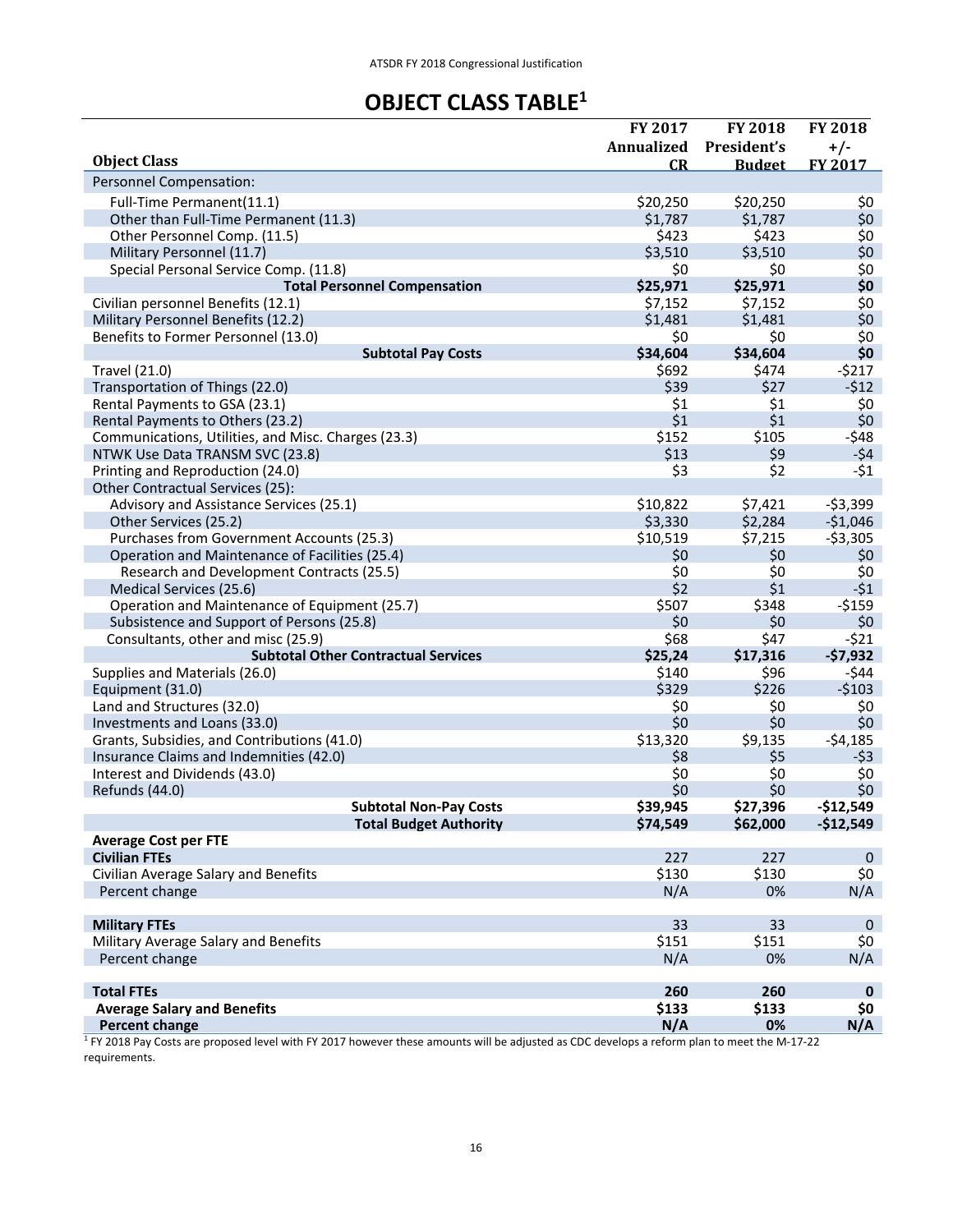## **SALARIES AND EXPENSES**

<span id="page-16-0"></span>

|                                                     | <b>FY 2017</b> | <b>FY 2018</b> | <b>FY 2018</b> |
|-----------------------------------------------------|----------------|----------------|----------------|
|                                                     | Annualized     | President's    | +/-            |
| <b>Object Class</b>                                 | CR             | <b>Budget</b>  | <b>FY 2017</b> |
| <b>Personnel Compensation:</b>                      |                |                |                |
| Full-Time Permanent(11.1)                           | \$20,250       | \$20,250       | \$0            |
| Other than Full-Time Permanent (11.3)               | \$1,787        | \$1,787        | \$0            |
| Other Personnel Comp. (11.5)                        | \$422          | \$422          | \$0            |
| Military Personnel (11.7)                           | \$3,510        | \$3,510        | \$0            |
| Special Personal Service Comp. (11.8)               | \$0            | \$0            | \$0            |
| <b>Total Personnel Compensation</b>                 | \$25,971       | \$25,971       | \$0            |
| Civilian personnel Benefits (12.1)                  | \$7,152        | \$7,152        | \$0            |
| Military Personnel Benefits (12.2)                  | \$1,481        | \$1,481        | \$0\$          |
| Benefits to Former Personnel (13.0)                 | \$0            | \$0            | \$0            |
| <b>Subtotal Pay Costs</b>                           | \$34,604       | \$34,604       | \$0            |
| <b>Travel (21.0)</b>                                | \$692          | \$474          | $-5218$        |
| Transportation of Things (22.0)                     | \$39           | \$27           | $-512$         |
| Rental Payments to Others (23.2)                    | \$1            | \$1            | \$0            |
| Communications, Utilities, and Misc. Charges (23.3) | \$152          | \$105          | $-547$         |
| Printing and Reproduction (24.0)                    | \$3            | \$2            | $-51$          |
| Other Contractual Services (25):                    | \$25,179       | \$17,269       | $-7,910$       |
| Advisory and Assistance Services (25.1)             | \$10,822       | \$7,421        | $-53,401$      |
| Other Services (25.2)                               | \$3,330        | \$2,284        | $-51,046$      |
| Purchases from Government Accounts (25.3)           | \$10,519       | \$7,215        | $-53,304$      |
| Operation and Maintenance of Facilities (25.4)      | \$0            | \$0            | \$0            |
| Research and Development Contracts (25.5)           | \$0            | \$0            | \$0            |
| Medical Services (25.6)                             | \$2            | \$1            | $-51$          |
| Operation and Maintenance of Equipment (25.7)       | \$506          | \$348          | $-5158$        |
| Subsistence and Support of Persons (25.8)           | \$0            | \$0            | \$0            |
| Supplies and Materials (26.0)                       | \$140          | \$96           | $-544$         |
| <b>Subtotal Non-Pay Costs</b>                       | \$26,206       | \$17,974       | $-58,232$      |
| Rental Payments to GSA (23.1)                       | \$1            | \$1            | \$0            |
|                                                     |                |                |                |
| <b>Total Salaries &amp; Expenses and Rent</b>       | \$60,811       | \$52,579       | $-58,232$      |
| <b>Direct FTE</b>                                   | 260            | 260            | 0              |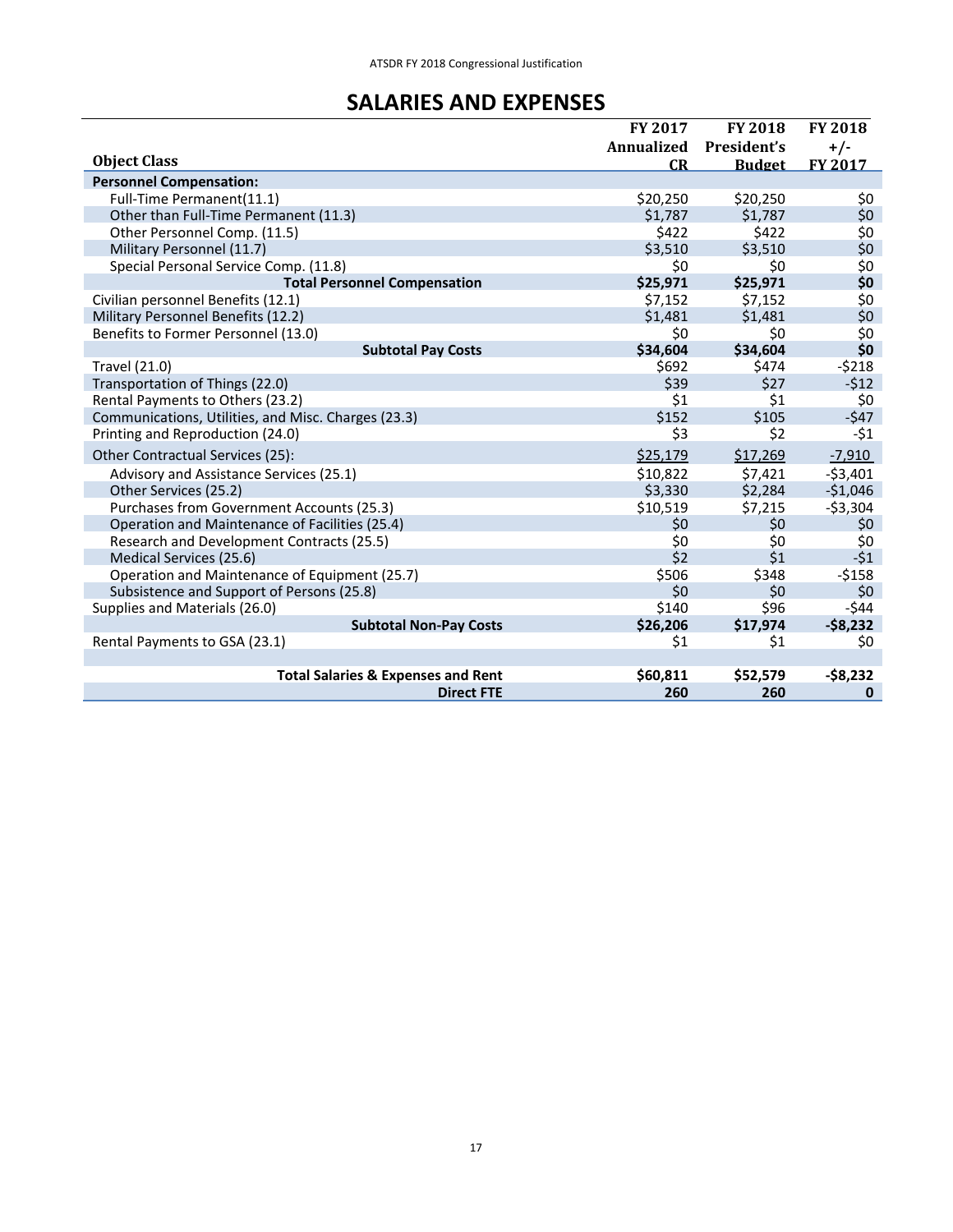# **DETAIL OF FULL-TIME EQUIVALENT EMPLOYMENT (FTE)1,2**

<span id="page-17-0"></span>

|                                                         |          | <b>FY 2016</b> |       |          | <b>FY 2017</b> |       | FY 2018  |        |                          |  |  |  |
|---------------------------------------------------------|----------|----------------|-------|----------|----------------|-------|----------|--------|--------------------------|--|--|--|
|                                                         | Civilian | CC             | Total | Civilian | CC             | Total | Civilian | CC     | Total                    |  |  |  |
| <b>Agency for Toxic Substances and Disease Registry</b> | 224      | 32             | 256   | 227      | 33             | 260   | 227      | 33     | 260                      |  |  |  |
| Direct                                                  | 224      | 32             | 256   | 227      | 33             | 260   | 227      | 33     | 260                      |  |  |  |
| Reimbursable                                            | -        | -              | -     | -        |                |       | ۰        | $\sim$ | $\overline{\phantom{0}}$ |  |  |  |

 1 ATSDR FTE only.2 FY 2018 FTE estimates will be adjusted based on proposed funding levels as ATSDR develops a reform plan to meet the M-17-22 requirements.18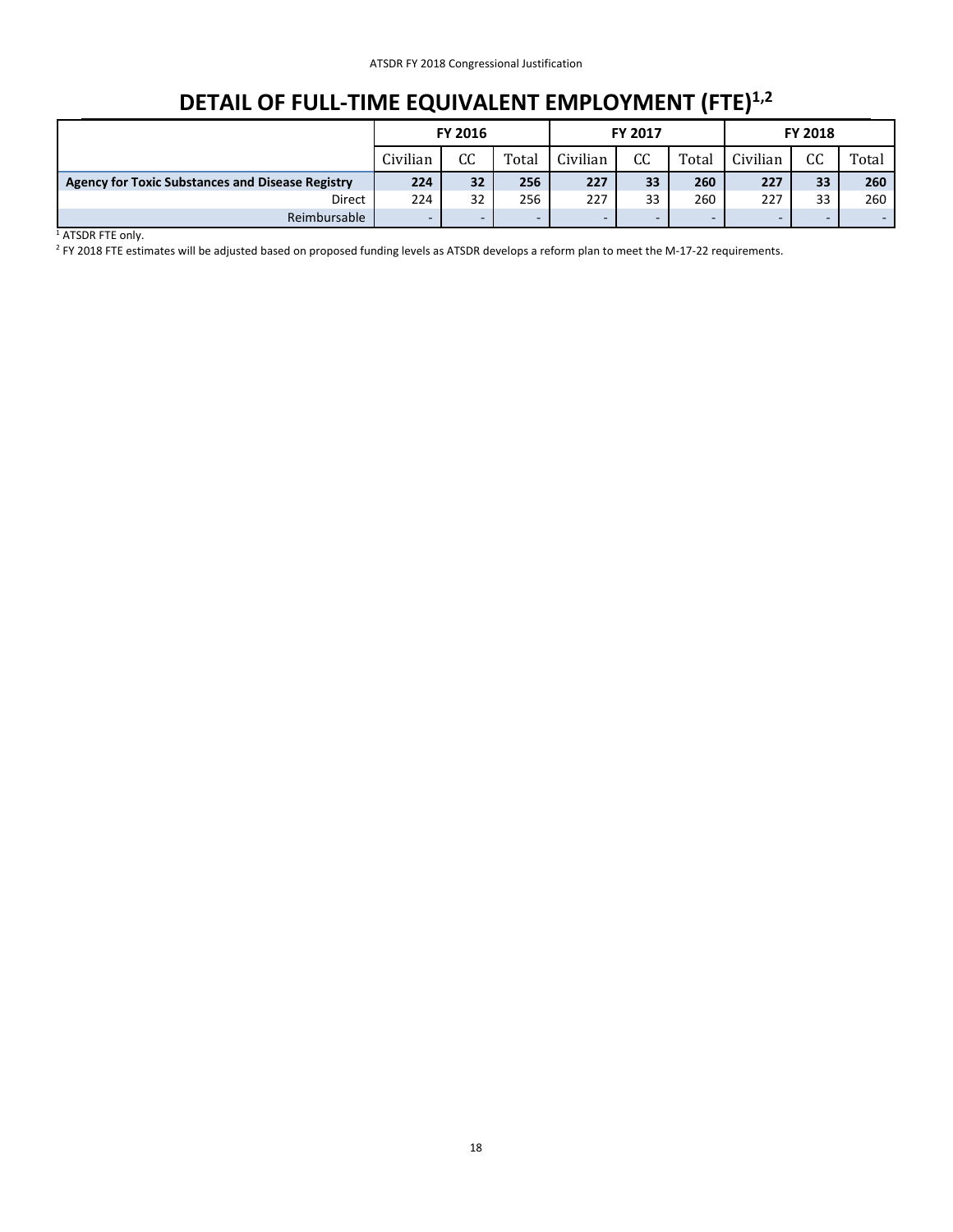# **DETAIL OF POSITIONS1,2,3**

<span id="page-18-0"></span>

|                                         |                                     |                              | <b>FY 2017</b>           | <b>FY 2018</b>                   |  |
|-----------------------------------------|-------------------------------------|------------------------------|--------------------------|----------------------------------|--|
|                                         |                                     | FY 2016<br><b>Final</b>      | Annualized<br>CR         | President's<br><b>Budget</b>     |  |
| <b>Executive Level</b>                  |                                     |                              |                          |                                  |  |
| Executive level I                       |                                     | $\qquad \qquad \blacksquare$ | $\overline{\phantom{a}}$ |                                  |  |
| <b>Executive level II</b>               |                                     | $\overline{\phantom{a}}$     | $\overline{\phantom{a}}$ |                                  |  |
| <b>Executive level III</b>              |                                     | $\overline{\phantom{a}}$     | $\overline{\phantom{a}}$ |                                  |  |
| <b>Executive level IV</b>               |                                     | $\overline{\phantom{a}}$     | $\overline{\phantom{a}}$ |                                  |  |
| Executive level V                       |                                     | $\frac{1}{2}$                | $\overline{\phantom{a}}$ |                                  |  |
|                                         | Subtotal                            | $\overline{\phantom{a}}$     | $\overline{\phantom{a}}$ |                                  |  |
|                                         | <b>Total-Executive Level Salary</b> | $\overline{\phantom{a}}$     | $\qquad \qquad -$        |                                  |  |
|                                         |                                     |                              |                          |                                  |  |
|                                         | <b>Total - SES</b>                  | $\pmb{0}$                    | $\pmb{0}$                | $\mathbf 0$                      |  |
|                                         | <b>Total - SES Salary</b>           | \$0                          | \$0                      | \$0                              |  |
| <b>General Schedule</b>                 |                                     |                              |                          |                                  |  |
| $GS-15$                                 |                                     | 22                           | 23                       | 21                               |  |
| $GS-14$                                 |                                     | 72                           | 68                       | 64                               |  |
| $GS-13$                                 |                                     | 93                           | 77                       | 74                               |  |
| $GS-12$                                 |                                     | 23                           | 17                       | 16                               |  |
| $GS-11$<br>$GS-10$                      |                                     | 16                           | 11                       | 10                               |  |
| $GS-9$                                  |                                     | $\overline{2}$               | $\overline{2}$           | $\overline{2}$                   |  |
| $GS-8$                                  |                                     | 14                           | 12<br>$\overline{2}$     | 12                               |  |
| $GS-7$                                  |                                     | $\overline{2}$<br>$\bf 8$    | $\boldsymbol{6}$         | $\overline{2}$<br>$\overline{5}$ |  |
| $GS-6$                                  |                                     | 1                            | $\mathbf{1}$             | 0                                |  |
| $GS-5$                                  |                                     | $\boldsymbol{6}$             | $\pmb{0}$                | $\pmb{0}$                        |  |
| $GS-4$                                  |                                     | 0                            | 0                        | 0                                |  |
| $GS-3$                                  |                                     | $\pmb{0}$                    | $\pmb{0}$                | $\pmb{0}$                        |  |
| $GS-2$                                  |                                     | $\pmb{0}$                    | $\pmb{0}$                | $\boldsymbol{0}$                 |  |
| $GS-1$                                  |                                     | $\mathbf 0$                  | $\pmb{0}$                | $\pmb{0}$                        |  |
|                                         | Subtotal                            | 259                          | 219                      | 206                              |  |
|                                         | <b>Total - GS Salary</b>            | \$21,836,955                 | \$23,264,014             | \$23,419,951                     |  |
| <b>Average ES level</b>                 |                                     |                              |                          |                                  |  |
| <b>Average ES salary</b>                |                                     |                              |                          |                                  |  |
| Average GS grade                        |                                     | 12.0                         | 12.0                     | 12.0                             |  |
| Average GS salary                       |                                     | 84,313                       | 106,228                  | 113,689                          |  |
| <b>Average Special Pay Categories</b>   |                                     |                              |                          |                                  |  |
| Average Comm. Corps Salary <sup>2</sup> |                                     | 79,952                       | 88,702                   | 100,951                          |  |
| Average Wage Grade Salary <sup>3</sup>  |                                     |                              |                          |                                  |  |

 $<sup>1</sup>$  Includes special pays and allowances.</sup>

 $^2$  This table reflects "positions" not full-time equivalent(s) (FTEs)

 $3$  There are no Wage Grade employees in ATSDR